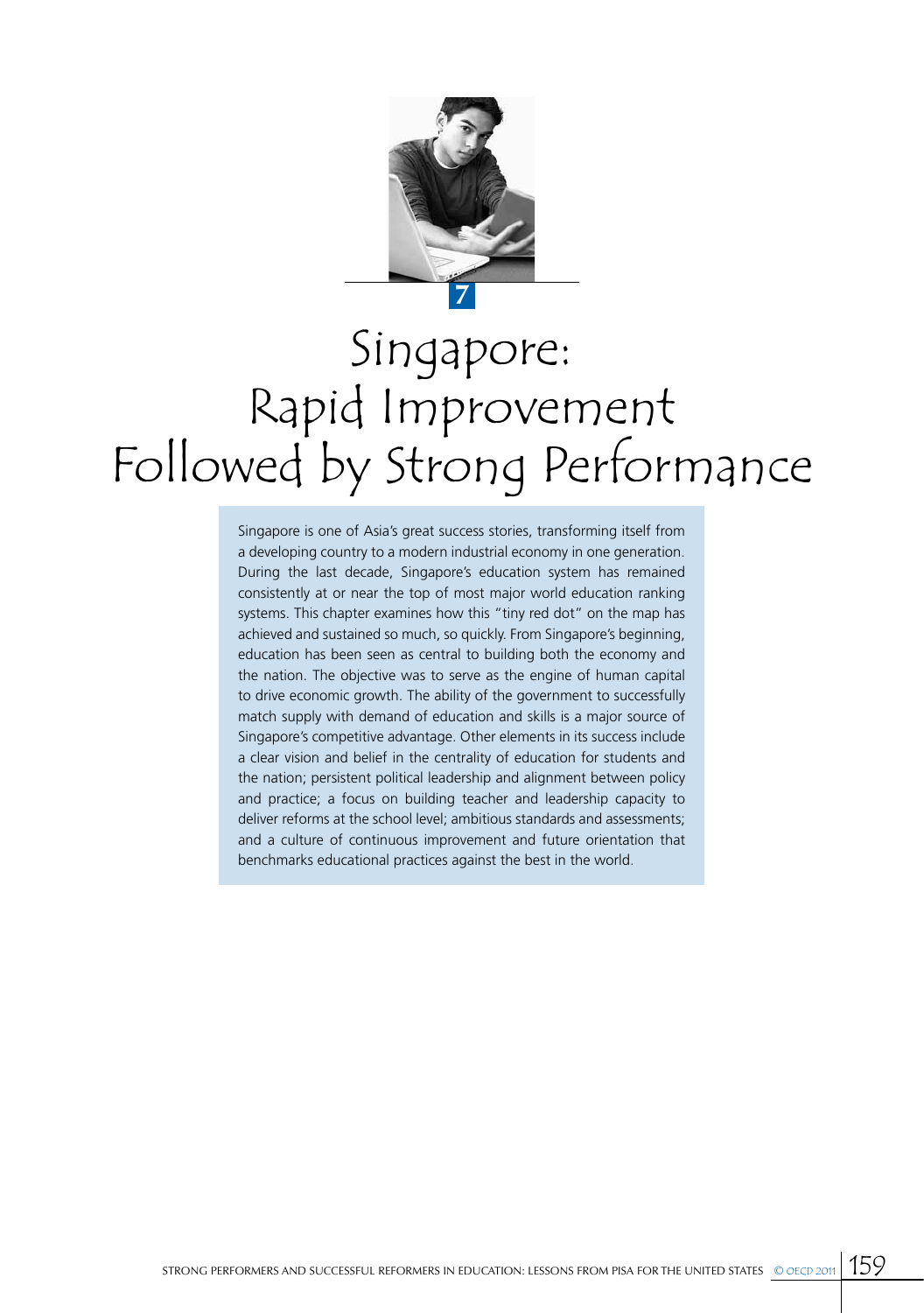#### **INTRODUCTION**

When Singapore became independent in 1965, it was a poor, small (about 700 km2 ), tropical island with few natural resources, little fresh water, rapid population growth, substandard housing and recurring conflict among the ethnic and religious groups that made up its population. At that time there was no compulsory education and only a small number of high school and college graduates and skilled workers. Today, Singapore is a gleaming global hub of trade, finance and transportation. Its transformation "from third world to first" in one generation is one of Asia's great success stories (Lee, 2000).

All children in Singapore receive a minimum of 10 years of education in one of the country's 360 schools. Singapore's students were among the top in the world in mathematics and science on the Trends in International Math and Science Study (TIMSS) in 1995, 1999, 2003 and 2007. They came fourth in literacy in the 2006 Progress in International Reading Literacy Study (PIRLS). Their excellence is further underlined by the fact that Singapore was one of the top-performing countries in the 2009 PISA survey (Table 7.1 and Figure 7.1), the first PISA survey in which it participated. Singapore was rated as one of the best performing education systems in a 2007 McKinsey study of teachers (Barber and Mourshed, 2007), and was rated first in the 2007 *IMD World Competitiveness Yearbook* (IMD, 2007) for having an education system that best meets the needs of a competitive economy. At the higher education level, the National University of Singapore was ranked 34th in the world and 4th in Asia in the *Times Higher Education Supplement* Rankings of World Universities in 2010 (*Times Higher Education Supplement,* 2010). How has this little red dot on the map, as Singaporeans frequently refer to their country, a nation that is not even 50 years old, evolved from a backwater undeveloped economy into a world economic and educational leader in such a short period of time? What education policies and practices has Singapore employed? And are the lessons from Singapore's experience relevant for other countries? This chapter attempts to provide some answers to these questions. First, however, we look at the broader context.

| Table 7.1          | Singapore's mean scores on reading, mathematics and science scales in PISA |                  |                  |                  |
|--------------------|----------------------------------------------------------------------------|------------------|------------------|------------------|
|                    | <b>PISA 2000</b>                                                           | <b>PISA 2003</b> | <b>PISA 2006</b> | <b>PISA 2009</b> |
|                    | Mean score                                                                 | Mean score       | Mean score       | Mean score       |
| Reading            |                                                                            |                  |                  | 526              |
| <b>Mathematics</b> |                                                                            |                  |                  | 562              |
| Science            |                                                                            |                  |                  | 542              |

#### **Table 7.1** Singapore's mean scores on reading, mathematics and science scales in PISA

Source: OECD (2010), *PISA 2009 Results: What Students Know and Can Do: Student Performance in Reading, Mathematics and Science* (Volume I), OECD Publishing.<br>**StatLink 霸王** http://dx.doi.org/10.1787/888932366731 StatLink @isP http://dx.doi.org/10.1787/888932366731

Under British colonial rule, from 1819 onwards, Singapore developed as a major seaport at the mouth of the Malacca Straits, on the shipping lanes between Britain, India and China. During this period, it attracted large numbers of immigrants, primarily from southern China, India and the Malay Archipelago. At independence from Britain in 1959 and then separation from Malaysia in 1965, Singapore had no assets other than its deepwater port. There was no real economy, no defence, and simmering tensions with neighbouring countries. Moreover, it had to import most of its food, water and energy. The Republic of Singapore seemed an unlikely candidate to become a world-class economic and educational powerhouse.

The risks facing this nation at birth – the sense of political and economic vulnerability to larger countries and global changes – created a sense of urgency which influences policy to this day. Lee Kuan Yew, Singapore's first Prime Minister, set out two overarching goals: to build a modern economy and to create a sense of Singaporean national identity. He recruited the best and brightest people into his early government and sought to promote economic growth and job creation. In the 1960s, the emphasis was on attracting labour-intensive foreign manufacturing to provide jobs for its low-skilled workforce. In the 1970s and 1980s, a shift to more skill-intensive manufacturing led to an emphasis on technical fields. From the mid-1990s on, Singapore has sought to become a player in the global knowledge economy, encouraging more research- and innovation-intensive industry and seeking to attract scientists and scientific companies from around the globe. The results of the government's economic policies have been stunning – rapid economic growth to reach developed country levels and a per capita income in 2009 estimated at current market prices to be about SGP 52 000 (USD 39 000). One of the socalled Asian Tigers, Singapore is a free market, business-friendly and globally-oriented economy, shaped by an active and interventionist government.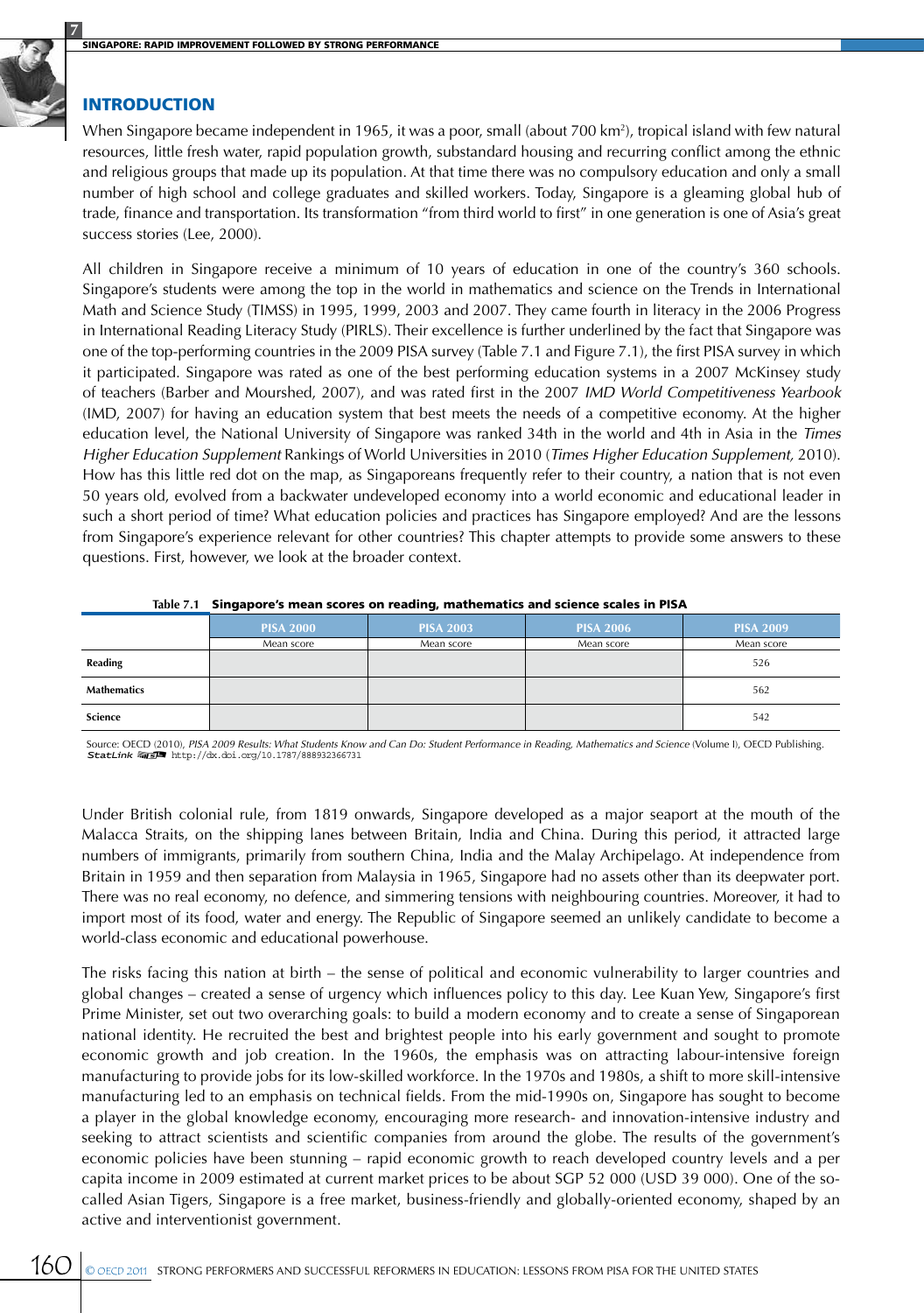

The government of Singapore is a highly efficient, honest and flexible meritocracy with a strong focus on integrated strategic planning and detailed execution. "Dream, Design, Deliver" aptly characterises its approach to policy development and implementation. Singapore's small size and political stability (the same People's Action Party has ruled Singapore since Independence) have kept the vision of making Singapore a great global city constant, but have also enabled it to be versatile in responding to rapidly changing environments. With a small limited domestic market, Singapore has had to become highly integrated in the global economy. To survive several global recessions and the ever-present uncertainties of the global economy, continuous innovation has been essential.

With respect to Lee Kuan Yew's second goal of nation-building, early race riots led to a profound commitment to creating a multi-racial and multi-ethnic society. At independence, Singapore had multiple religious groups (Buddhist, Muslim, Taoist, Hindu and Christian); multiple ethnic groups (Singapore's population is about 74% Chinese, 13% Malay, 9% Indian and 3% other); and no common language. Nor did it have a common school system or a common curriculum. A series of measures were gradually put in place to realise the Singapore pledge: "One united people regardless of race, language or religion". Singapore recognises and teaches four official languages – Chinese, English, Malay and Tamil – although English is the language of government and, since 1978, the medium of instruction in schools.1 Two years of compulsory national service unite different ethnic groups, as does the policy of mixing each group within the government-built housing where most Singaporeans live. This has helped avoid the racial and ethnic segregation that afflicts many countries. Schools play a major role in inculcating Singaporean values and character, and civic and moral education play a major role in schools. Honesty, commitment to excellence, teamwork, discipline, loyalty, humility, national pride and an emphasis on the common good have been instilled throughout government and society.

Lacking other resources, human resources were and still are seen as the island republic's most precious asset. Education was seen, from the beginning, as central to building both the economy and the nation. Its job was to deliver the human capital engine for economic growth and to create a sense of Singaporean identity. The economic goals of education have given education policy a very pragmatic bent and a strong focus on scientific and technical fields. Singapore's education system has evolved over the past 40 years in tandem with the changing economy.

#### Singapore's education system: the path to becoming a learning nation

Over the past 40 years, Singapore has been able to raise its education level from one similar to that of many developing countries to match the best in the OECD. The current system did not emerge perfectly-formed, but has developed in three broad phases as it was adapted to changing circumstances and ideas:

#### **Survival-driven phase: 1959 to1978**

According to then Prime Minister Lee Kuan Yew, the aim of Singaporean education in its early days was to "produce a good man and a useful citizen". This first phase of education has been dubbed the "survival-driven" phase. In the late 1950s, 70% of GDP was from port and warehousing activities. This was not enough to sustain, let alone grow, the economy which was suffering from high population growth and significant unemployment. The government decided that there was a need to expand the industrial base and, because of the small size of the domestic market, to make it export-oriented. It set about trying to attract foreign manufacturers who needed low-skilled labour (*e.g.* textiles, garments, wood products), both to provide jobs and to gain expertise.

Prior to independence, only the affluent were educated. At independence, most of Singapore's two million people were illiterate and unskilled. Therefore the focus of this "survival" period was on expanding basic education as quickly as possible. Schools were built rapidly. Teachers were recruited on a large scale. The schools that had been established by different ethnic groups were merged into a single Singaporean education system. A bilingual policy was introduced so that all children would learn both their own language and English. A textbook agency was created to provide textbooks. The expansion was so rapid that universal primary education was attained in 1965 and universal lower secondary by the early 1970s. By the end of the "survival-driven phase", Singapore had created a national system of public education.

However, the quality of education was not very high. In the early 1970s, out of every 1 000 pupils entering primary grade one, only 444 reached secondary grade four after 10 years. And of these, only 350 (35% of the cohort) gained three or more passes in O-level examinations. A significant report by Dutch economic advisor Dr Albert Winsemius estimated that every year between 1970 and 1975, Singapore would be short of 500 engineers and 1 000 technical workers and would have a severe shortage of people with management skills (Lee, *et al*., 2008). The oil crisis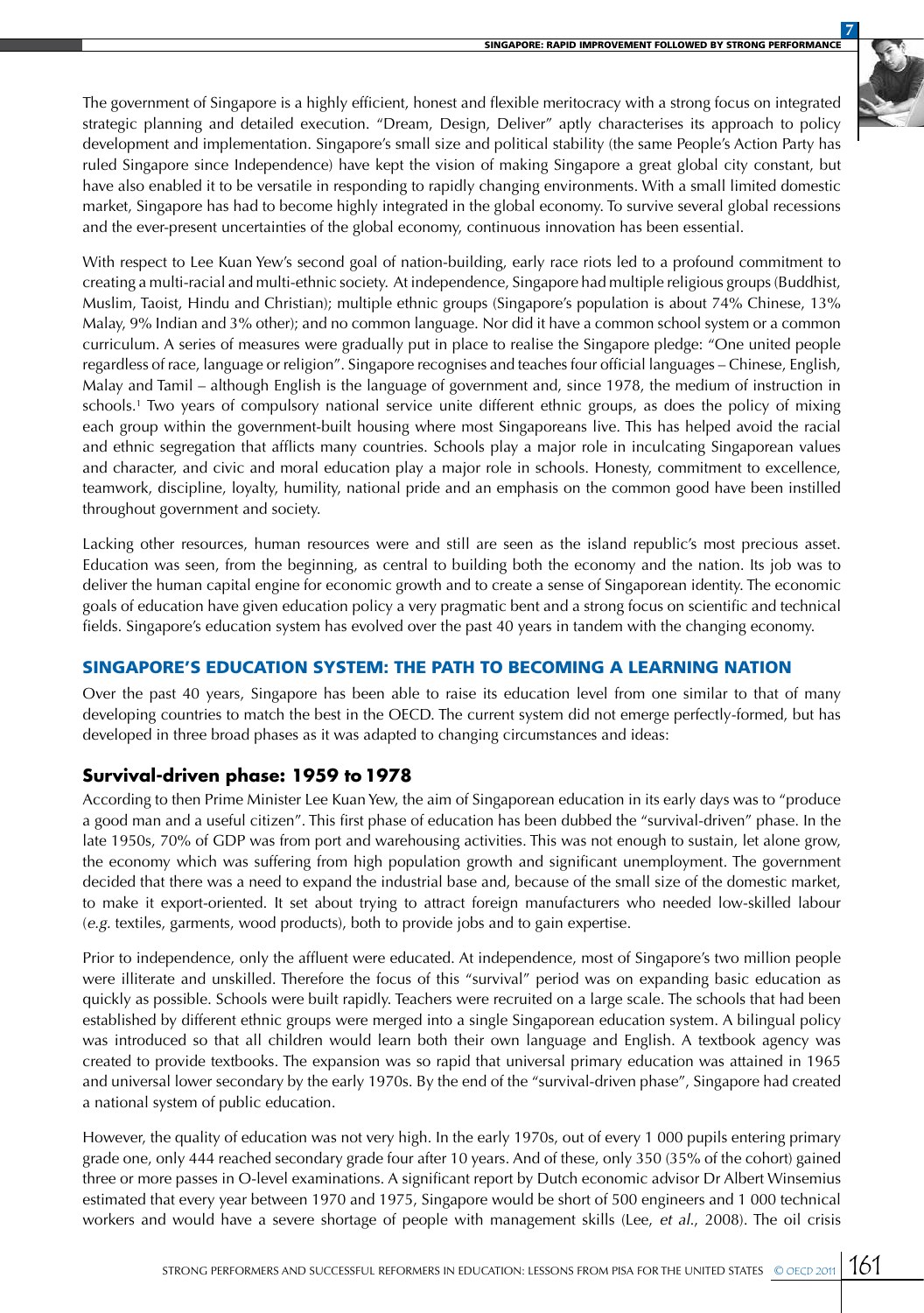of 1973 and the increasing competition from other Asian countries for low-skilled, labour-intensive industry led to a growing realisation that Singapore's comparative advantage was eroding and that it needed to evolve to a higher-skill economy. However, a large number of policy changes and changes of ministers for education caused confusion. Teacher morale was low and there was considerable attrition. Although there were attempts to expand vocational education, it had low status and was viewed as a dumping ground. In 1979, a watershed education report highlighted the high dropout rates and low standards and ushered in the next phase of reform (Goh, 1979).

### **Efficiency-driven phase: 1979 to1996**

During this phase of education, the focus shifted. The government's economic strategy was to move Singapore from a third-league, labour-intensive economy to a second-league, capital and skill-intensive country. So in January 1979, a new education system was introduced. Singapore moved away from its earlier one-size-fits-all approach to schooling that would create multiple pathways for students in order to reduce the drop-out rate, improve quality and produce the more technically-skilled labour force needed to achieve the new economic goals. Streaming (tracking) based on academic ability was introduced, starting in elementary schools, with the goal of "enabling all students to reach their potential while recognising that all students do not grow academically at the same pace" (Ho Peng, interview conducted for this report). Students could have more time, for example, to complete different stages of schooling. The multiple pathways included three types of high school: *i)* academic high schools, which prepared students for college; *ii)* polytechnic high schools that focused on advanced occupational and technical training and that could also lead to college; and *iii)* technical institutes that focused on occupational and technical training for the lowest fifth of students. The Curriculum Development Institute of Singapore was established to produce highquality textbooks and instructional materials for the different pathways. While streaming was unpopular when it was introduced, drop-out rates did, in fact, decline significantly: by 1986, only 6% of students were leaving school with fewer than 10 years of education.<sup>2</sup> The range of efforts to raise standards also yielded results: performance in the O-level English examinations went from a 60% failure rate to a 90% pass rate by 1984, and by 1995 Singapore led the world in mathematics and science on TIMSS.

As Singapore sought to attract companies with a more sophisticated technological base (*e.g.* silicon wafers, computers), a major goal of this second phase was to produce technical workers at all levels. Concerned about the low status of blue-collar jobs, from 1992 Singapore invested significantly in the Institute for Technical Education (ITE; Box 7.2). With a number of campuses around the city, the ITE provides high-quality technical and vocational education, with high-tech facilities and amenities that are comparable to those of modern universities elsewhere. Each technical field is advised by industries in that sector to keep it current with changing demands and new technologies. New programmes can be built for multinational companies looking to locate in Singapore. There has been strong market demand for ITE graduates, and it is possible for the top graduates from the ITE to go on to polytechnics and then to university. As a result of these changes, the image and attractiveness of vocational education vastly improved. At the top end of the technical workforce, the number of university and polytechnic places was also expanded during this period to increase the pool of scientists and engineers.

#### **Ability-based, aspiration-driven phase: 1997 to the present day**

By the early 1990s, the efficiency-driven education system had yielded clear results. But, as became clear during the Asian financial crisis of 1997, the world economy was shifting to a global knowledge economy. The competitive framework of nations was being redefined and national progress would increasingly be determined by the discovery and application of new and marketable ideas. The growth of the global knowledge economy required a paradigm shift in Singapore's education system towards a focus on innovation, creativity and research.

A key instrument as Singapore intentionally navigated towards the global knowledge economy has been the government Agency for Science, Technology and Research (A\* Star), which provides generous funding for research and aims to attract top scientists and scientific companies. One million foreign nationals with scientific, technical or managerial skills have been encouraged to work in Singapore in international corporations and in higher education. Singapore's three universities, and especially the National University of Singapore and Nanyang Technological University, have research partnerships with leading universities around the world with a focus in selected fields, including bioinformatics, information sciences and medical technologies.

At the school level, Singapore created a new educational vision, "Thinking Schools, Learning Nation". This major milestone in Singapore's education journey recognised Prime Minister Goh Chok Tong's belief that "A nation's wealth in the 21st century will depend on the capacity of its people to learn" (Goh, 1979). "Thinking Schools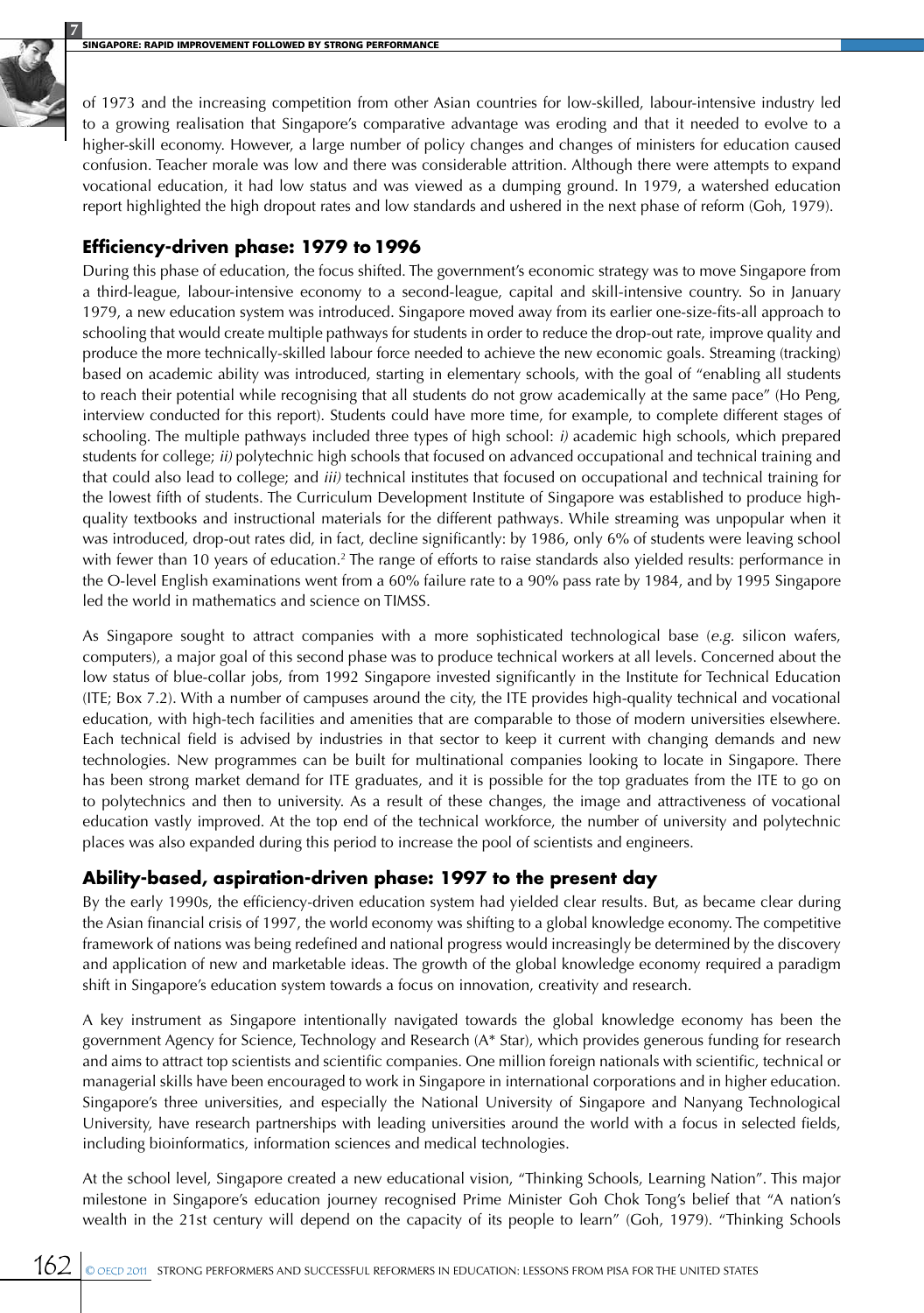represented a vision of a school system that can develop creative thinking skills, lifelong learning passion and nationalistic commitment in the young. Learning nation is a vision of learning as a national culture, where creativity and innovation flourish at every level of society" (Lee *et al*., 2008).

Thinking Schools, Learning Nation encompassed a wide range of initiatives over a number of years that were designed to tailor education to the abilities and interests of students, to provide more flexibility and choice for students and to transform the structures of education. Career paths and incentives for teachers were revamped and teacher education upgraded, as described in more detail later. Curricula and assessment changes put greater emphasis on project work and creative thinking. A major resource commitment, involving three successive master plans, was made to information and communication technology (ICT) as an enabler of new kinds of self-directed and collaborative learning. A broader array of subject matter courses was created for students and a portfolio of different types of schools has been encouraged, specialising in arts, mathematics and science, and sports, as well as a number of independent schools. "We need a mountain range of excellence, not just one peak, to inspire all our young to find their passions and climb as far as they can," explained Tharman Shanmugaratnam, then minister for Education (cited in Lee *et al*., 2008).

Major changes were also made in the management of schools. Moving away from the centralised top-down system of control, schools were organised into geographic clusters and given more autonomy. Cluster Superintendents – successful former principals – were appointed to mentor others and to promote innovation. Along with greater autonomy came new forms of accountability. The old inspection system was abolished and replaced with a school excellence model. It was felt that no single accountability model could fit all schools. Each school therefore sets its own goals and annually assesses its progress towards them against nine functional areas: five "enablers", as well as four results areas in academic performance (Ng, 2008).<sup>3</sup> Every six years there is an external review by the School Appraisal Branch of the ministry of Education. Greater autonomy for schools also led to a laser-like focus on identifying and developing highly effective school leaders who can lead school transformation. This is also described in more detail later.

In 2004, Prime Minister Lee Hsien Loong introduced the idea of "Teach Less, Learn More" as the next step under the Thinking Schools, Learning Nation umbrella. Its aim was to open up more "white space" in the curriculum to engage students more deeply in learning. Despite the system's widely-recognised successes, learners were still seen as too passive, overloaded with content, driven to perform, but not necessarily inspired. Teach Less, Learn More aims to "touch the hearts and engage the minds of learners by promoting a different learning paradigm in which there is less dependence on rote learning, repetitive tests and instruction, and more on engaged learning, discovery through experiences, differentiated teaching, learning of lifelong skills, and the building of character through innovative and effective teaching approaches and strategies." (Ho Peng, interview conducted for this report) Further moves in this direction were made in 2008 with an envisioning exercise that led to Curriculum 2015. According to Ho Peng, Director General of Education in the Singapore ministry of Education, this review asserted that the Singapore education system had strong holding power and important strengths in literacy, mathematics and science, and that these should remain. However, it needed to do better on the soft skills that enable future learning. In addition, "the overload of information has put a premium on the ability to do critical analysis. Working across cultures will require language skills and a larger world view" (Ng, 2008).

A review of primary schools in 2009 focused on the question of how each child's learning can be driven by their innate curiosity and love of play. Art, music and physical education (PE) are also being enhanced in the curriculum. Finally, Curriculum 2015 re-emphasises that education must be rooted in values: "Without a moral and ethical compass, all learning will come to nought. We must rebalance content, skills and character development to achieve a more holistic education," (Ng, 2008).

#### **Current structure**

In Singapore's education system today, students receive six years of primary education, and four to five years of secondary education, followed by two years at junior college, polytechnic or the Institute for Technical Education (Figure 7.1).4

Primary education consists of a four-year foundation stage during which all students follow a common curriculum that emphasises English, mother-tongue language and mathematics. Science is introduced from primary 3. Other subjects taught in primary school are civics and moral education, social studies, health, physical education, art and music.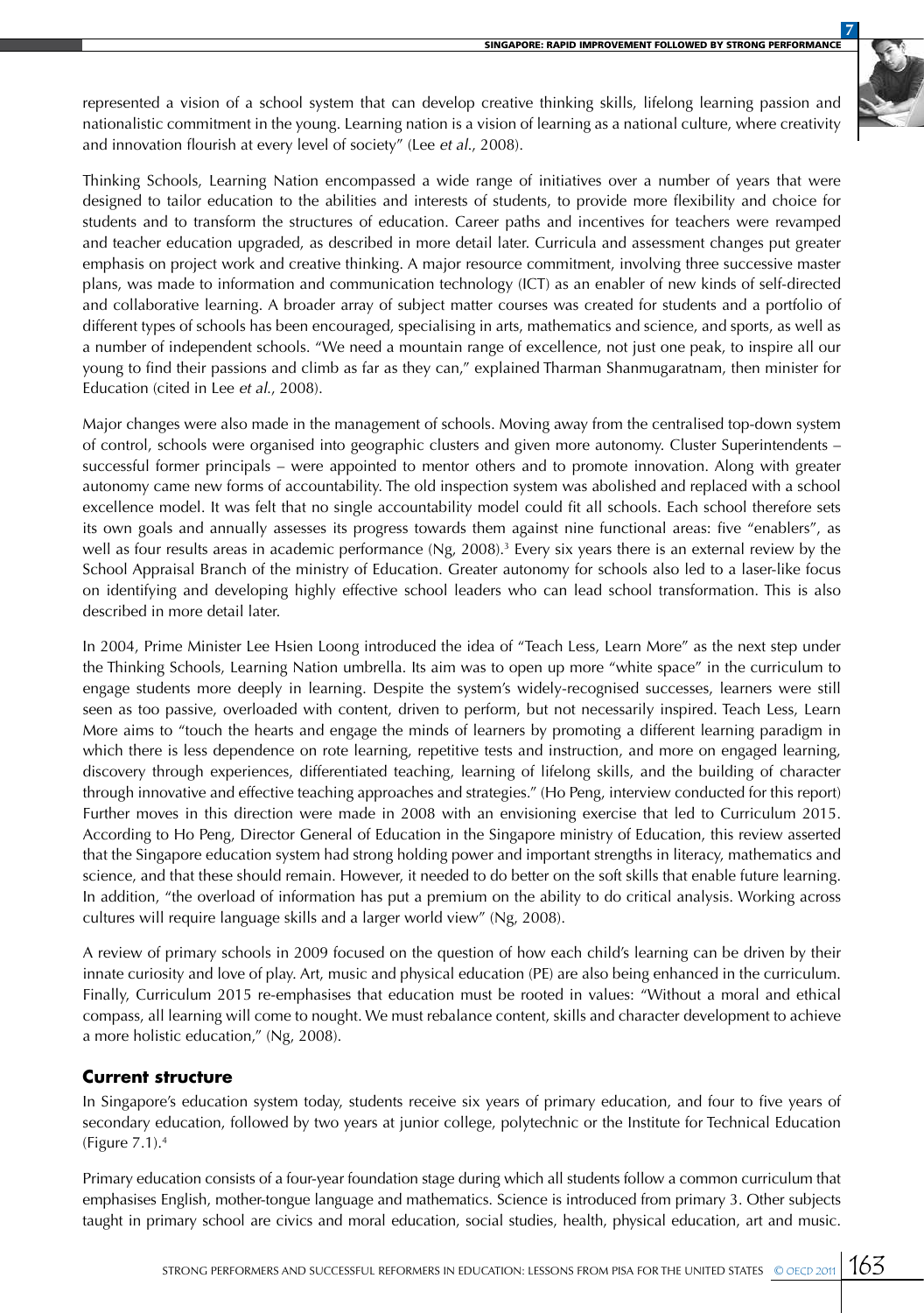

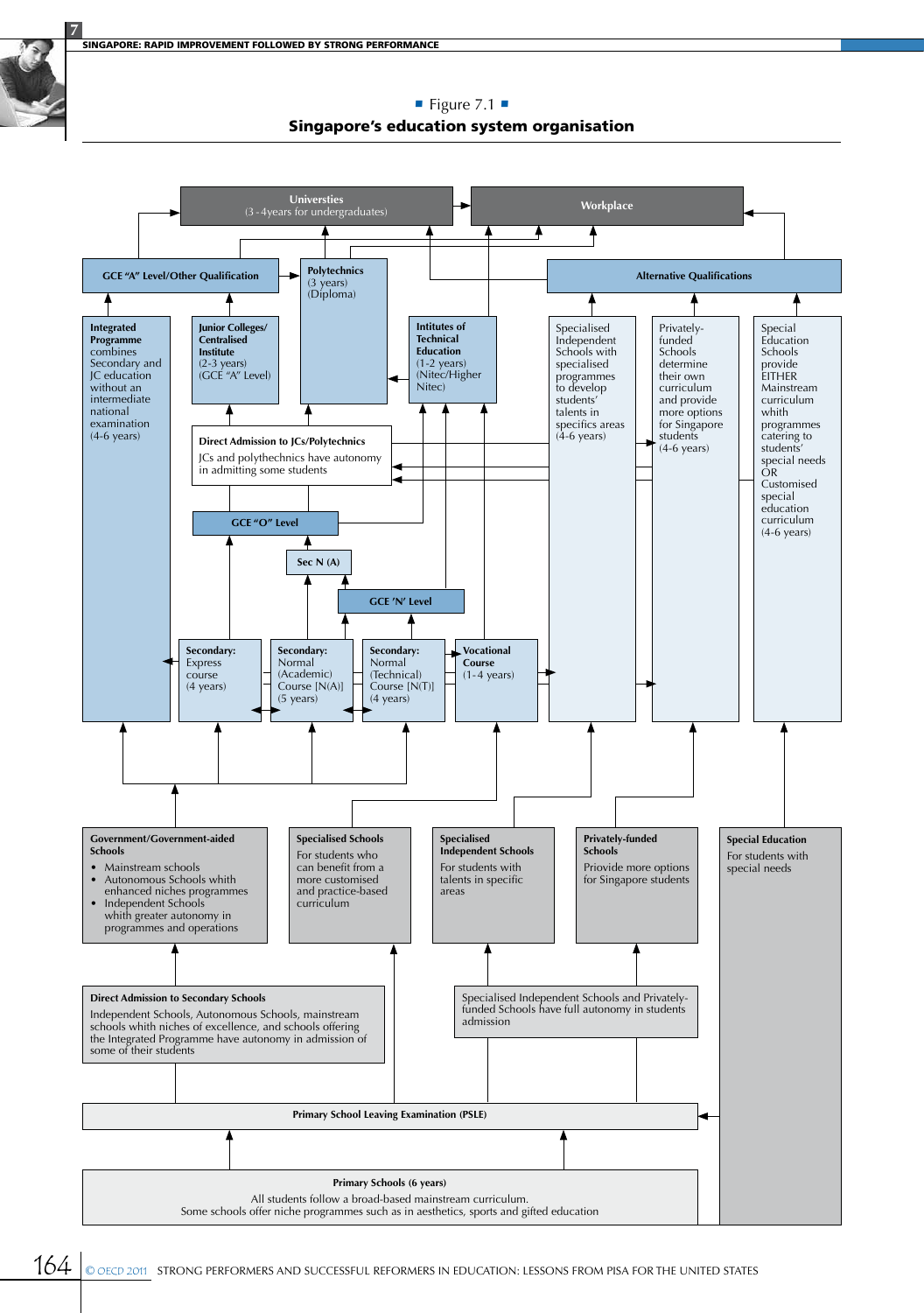Streaming, which was a key feature of the Singapore education system, was designed to allow students to progress at their own pace from primary 5 onwards. However, in 2008, streaming was replaced with subject-based banding. At the end of primary 6, all students sit for the Primary School Leaving Examination in English, mathematics, mothertongue language and science. Based on the results of this examination, students are admitted to an express (60% of students), normal academic (25%) or normal technical (15%) course in secondary school.

Students in the express course follow a four-year programme culminating in the general certificate of education (GCE) O-level exam. Students in the normal academic course follow a four-year course to GCE N-level and may sit for O-levels in year five (Figure 7.2). The normal technical programme prepares students for technical higher education, jobs or the postsecondary ITE after a four-year programme leading to the GCE-N level. In recent years, more choice has been offered to students in secondary school, with a wider range of subjects at O-level and elective modules. Students who are clearly of university calibre may study in Integrated Programme Schools where they can skip O-levels; this arrangement allows them to engage in broader learning experiences that develop their leadership potential and capacity for creative thinking. There is now more horizontal mobility between courses, and students who do well are allowed to transfer between streams. The porosity among streams is further enhanced with students being able to follow subjects from a different stream. Schools specialising in sports, art and mathematics and science are also available, as well as a small number of independent schools.

After 10 years of general education, students go to post-secondary education, either junior colleges (31% of students), polytechnics (43%) or ITE (22%). Academically inclined students can take A-levels during this period and then proceed to university. Students may also take diploma courses in technical or business subjects at polytechnics. Many polytechnic graduates who have done well also go on to university. Students with GCE O- or N-levels can take skill-based certificates in technical or vocational subjects at ITE. Outstanding ITE graduates can also go on to polytechnics or universities. About 25% of a cohort goes on to university in Singapore (the number of places will rise to 30% in 2015). Many students also go abroad to university.

#### Singapore's success in education

Singapore has pursued its vision of a high-quality education system over a long period of time and has accomplished significant improvements at each stage of its journey. What are some of the key features that have helped Singapore become so successful?

#### **A forward-looking, integrated planning system**

In modern Singapore, education has consistently been the building block for economic and national development. As Prime Minister Goh Chok Tong famously stated: "The wealth of a nation lies in its people."

Since the founding of the republic, the high value placed on education as the key to economic development and national cohesion in a country with no natural resources is evident in the statements of Singapore's senior leaders. But the statements about "nurturing every child" are not just political rhetoric. They have been accompanied by willingness at each stage to invest considerable financial resources in education. Education spending rose to 3.6% of GDP in 2010, approximately 20% of total government expenditure and second only to defence (Annex 7.A).

The linkage to economic development is tight and is driven from the top of the government. As Singapore evolved from an economy based on port and warehousing activities, through a low-wage, labour-intensive manufacturing economy, and then to a more capital and skill-intensive industry and finally to its current focus on knowledgeintensive industrial clusters, the education system was expected to ramp up the quality of its education and the supply of specific skills needed to make Singapore globally competitive.

Singapore has a uniquely integrated system of planning. The Manpower ministry works with various economic agencies (such as the Economic Development Board) responsible for promoting specific industry groups to identify critical manpower needs and project demands for future skills. These are then fed back both into pre-employment training and continuing education and training. In other countries, labour and education markets make these adjustments slowly over time, but the Singapore government believes that its manpower planning approach helps students to move faster into growing sectors, reduces oversupply in areas of declining demand more quickly, and targets public funds more efficiently for post-secondary education. The ministry of Education and the institutions of higher and post-secondary education then use these skill projections to inform their own education planning, especially for universities, polytechnics and technical institutes.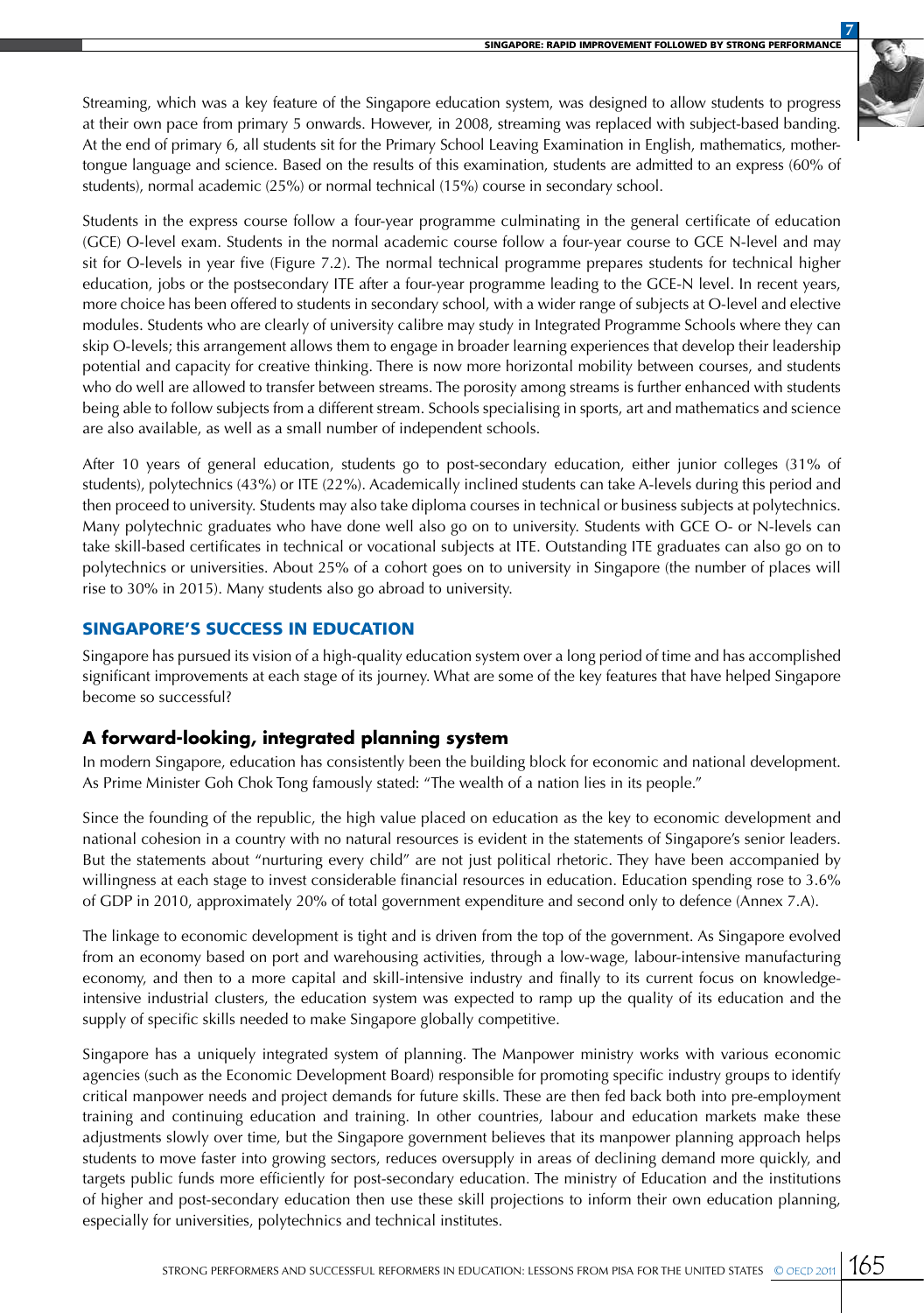In short, the ability of the government to successfully manage supply and demand of education and skills is a major source of Singapore's competitive advantage. As Singapore seeks to become a global scientific hub, it is bringing together all aspects of the government – the finance ministry, economic development board, manpower ministry, education ministry, urban and environmental planning bodies, housing and immigration authorities – to create the next platform for Singapore's growth.

Singapore demonstrates strong alignment among policies and practices. One of the most striking things on visiting Singapore is that wherever one visits – whether the ministries of manpower, national development, community development, or education or the universities, technical institutes, or schools – he or she hears the same clear focus on the same bold outcomes: careful attention to implementation and evaluation, and orientation towards the future. "Milestone" courses bring together top officials from all the ministries to create a shared understanding of national goals. And a focus on effective implementation is shared throughout government. Because of the value placed on human resource development and the understanding of its critical relationship to economic development, Singapore's government provides a very clear vision of what is needed in education. This means that the ministry of Education can then design the policies and implement the practices that will meet this vision.

#### **Close links between policy implementers, researchers and educators**

At the institutional level, both policy coherence and implementation consistency are brought about by the very close tripartite relationship between the ministry of Education, the National Institute of Education (NIE, the country's only educator training institution), and the schools. The ministry is responsible for policy development, while NIE conducts research and provides pre-service training to educators. NIE's research is fed back to the ministry and is used to inform policy development (Box 7.1). Since NIE professors are regularly involved in ministry discussions and decisions, it is relatively easy for NIE's work to be aligned with ministry policies. NIE is Singapore's only institution for training prospective teachers, but professional in-service development for teachers comes from various institutions/ sources besides NIE.

#### Box 7.1 Integration in action

An example of the benefits of close tripartite co-operation is demonstrated by how Singapore moved from a purely knowledge-transmission education model to one that emphasised creativity and self-directed learning ("Thinking Schools, Learning Nation" and "Teach Less, Learn More"). This was advanced through ministry of Education policy directives, through the regular monthly meetings of cluster superintendents with principals, and through the frequent professional development opportunities for teachers. The government also funded a long-term Centre for Research in Pedagogy and Practice at NIE, which examined current teaching practices in Singapore classrooms, piloted new approaches and fed back the necessary changes to the ministry. Recently, NIE has revamped its teacher education model to produce teachers who themselves have such 21st century literacy (Low, 2010) and can create learning environments that enable their students to develop them too. Changing pedagogy is always difficult, but in Singapore there is much less of a gap than in other countries between policy and classroom delivery, and between the intended and the actual curriculum.

#### **Policies with the means to implement them**

According to David Hogan, Senior Research Scientist at NIE and interviewed for this report, the degree of institutional alignment in Singapore is very unusual in global terms. Singapore is a "tightly coupled" system in which the key leaders of the ministry, NIE, and the schools share responsibility and accountability. Its remarkable strength is that no policy is announced without a plan for building the capacity to meet it. And while there is variation in performance within schools, there is relatively little variation between schools. By contrast, more loosely-coupled systems have a much harder time bringing about reform initiatives and are often typified by an endless parade of new, sometimes conflicting policies, without building the capacity to meet them. The teacher preparation programmes in universities are also often not aligned with the reform policies. Consequently, practitioners become cynical and wait for successive reform waves to pass. There are usually also large discrepancies between schools in the extent to which reforms are carried out.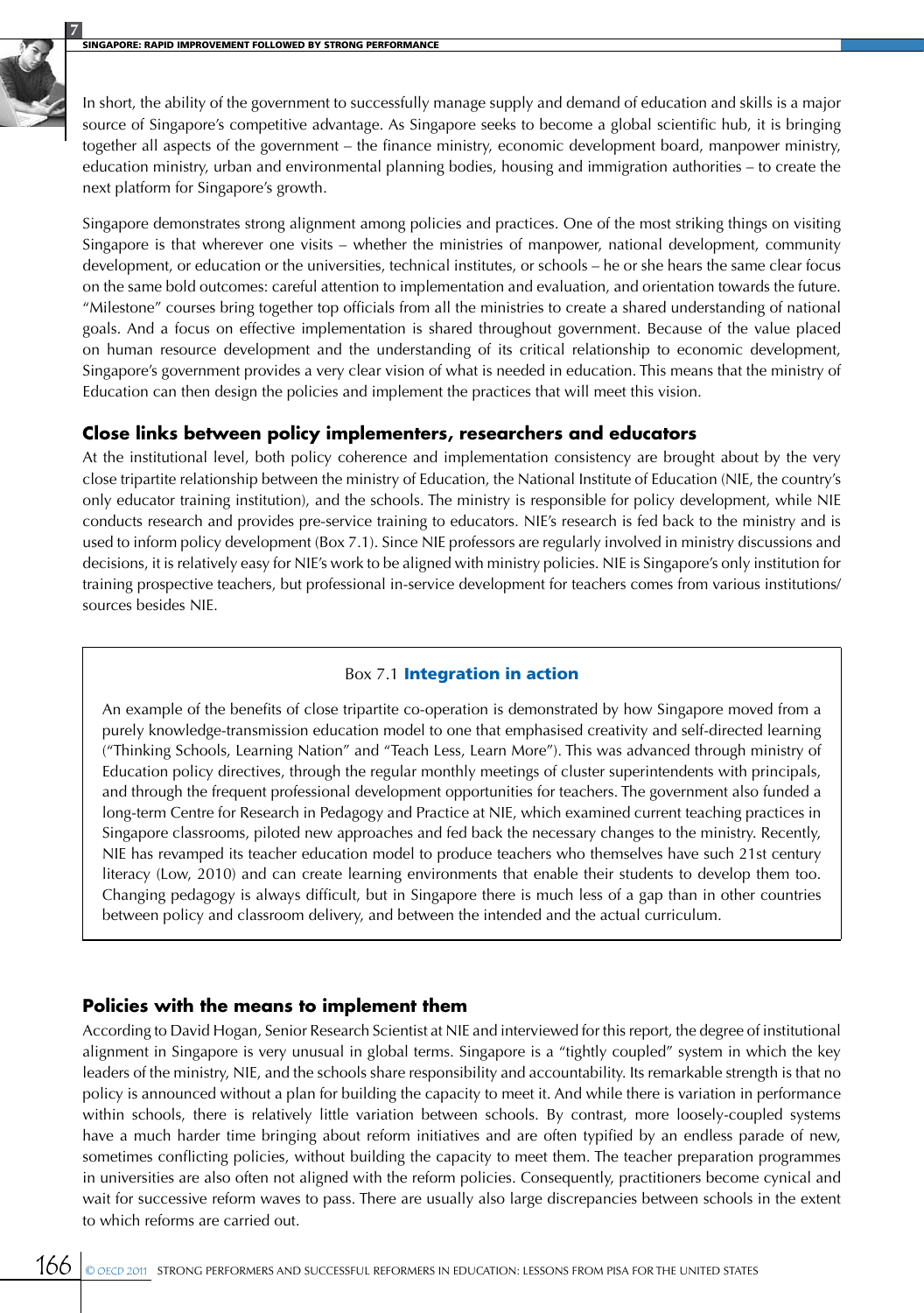In recent years, Singapore has loosened its tight coupling somewhat. More autonomy has been given to schools so as to encourage more innovation, and NIE has the appropriate independence for an institute in a modern researchoriented university. However, there are still strong alignment among the curriculum, examinations and assessments; incentives for students to work hard; and accountability measures for teachers and principals. This makes policy making and implementation much easier and more effective than in loosely-coupled systems, like the US's system.

# **The advantages of a small scale**

In trying to understand Singapore's success, it is also important to remember its small size. Singapore's national education system is more like that of a city or a small state, with approximately 522 000 students and 360 schools. Professor Lee Sing Kong, Director of the NIE, likens it to "turning around a kayak rather than a battleship". The stability of the government and the broad popular consensus on the purposes of education also make it possible to pursue policies for long enough to see if they have any impact.

# **Commitment to equity and merit**

Singapore has demonstrated an unfailing commitment to equity and meritocracy. Meritocracy was a cornerstone philosophy of Lee Kuan Yew's government from the beginning. He believed it was the most efficient way to run a government and the only way to create a peaceful multi-ethnic society. The system of education during colonial times was highly elitist and separated by ethnicity and religion; he sought to replace it with a universal state-funded system in which talent and hard work would prevail.

At independence, there were large attendance and achievement gaps between the Chinese population, on the one hand, and the Tamil and Malay populations on the other. These gaps threatened the political stability of Singapore, as well as its economic development. In the first education phase, the survival phase, rapid expansion of schooling led to universal elementary and lower secondary education by the early 1970s. In the second phase, streaming was introduced to reduce the high drop-out rates from the system; although controversial, it was successful. Today, with a secondary school graduation rate of 98% (10th grade), the gaps in educational attainment have been substantially reduced. However, there is more work to be done. In the TIMSS results, for example, Singapore has very high mean achievement scores in mathematics and science but there is also a long tail to the achievement distribution. On other measures too, socio-economic status has a significant impact on achievement.

According to Professor Lee, the measures Singapore has taken to reduce the achievement gap have been both social and educational. Believing that the causes of underachievement lie in social structures such as single-parent families, Singapore has developed a system of local town and community councils that identify families in need and can provide a range of support, including financial assistance. In addition, each of the ethnic communities has a self-help community group, the Malay *Mendaki*, Indian *Sinda* and Chinese CDAC. These organisations are funded by members of each community and support children in need.

It would be interesting to explore whether Singapore's housing policies have an impact on its small achievement gap; 80% of people live in government-built, but self-owned apartments and ethnic groups are deliberately mixed in each housing block. When asked about this during interviews for this report, Professor Lee said that he did not know of any empirical studies, but thought that it seemed plausible that being in a community with high expectations for academic achievement would have an overall positive effect on children.

On the educational side, children who require additional support in learning to read are identified through screening tests at the start of first grade. These children are provided with daily systematic intervention by teachers in small groups (8-10 students) in learning support programmes so that they do not fall behind. About 12-14% of children need such support for reading. The curriculum includes phonics and English language development since many of the children speak languages other than English at home. Learning support programmes also exist in mathematics. In addition, while most preschools in Singapore are privately funded, the government provides funding support to preschools that cater for low-income students.

In recent years, Singapore has replaced streaming in elementary schools with subject matter banding. It has also created more opportunities for students to move horizontally between streams at the secondary level and beyond – to create more flexibility in the system and to recognise "late bloomers". Another remarkable feature of the Singapore education system is the value, attention and resources it devotes to lower level achievers, not just high achievers. This focus on "levelling up", so that the lowest stream gets very high quality training, exemplifies the "many pathways" approach and is discussed in the section below on the Institute for Technical Education. The resources devoted to vocational and technical training are immense and the vocational and technical system is perhaps the best in the world – a significant element of the Singapore success story.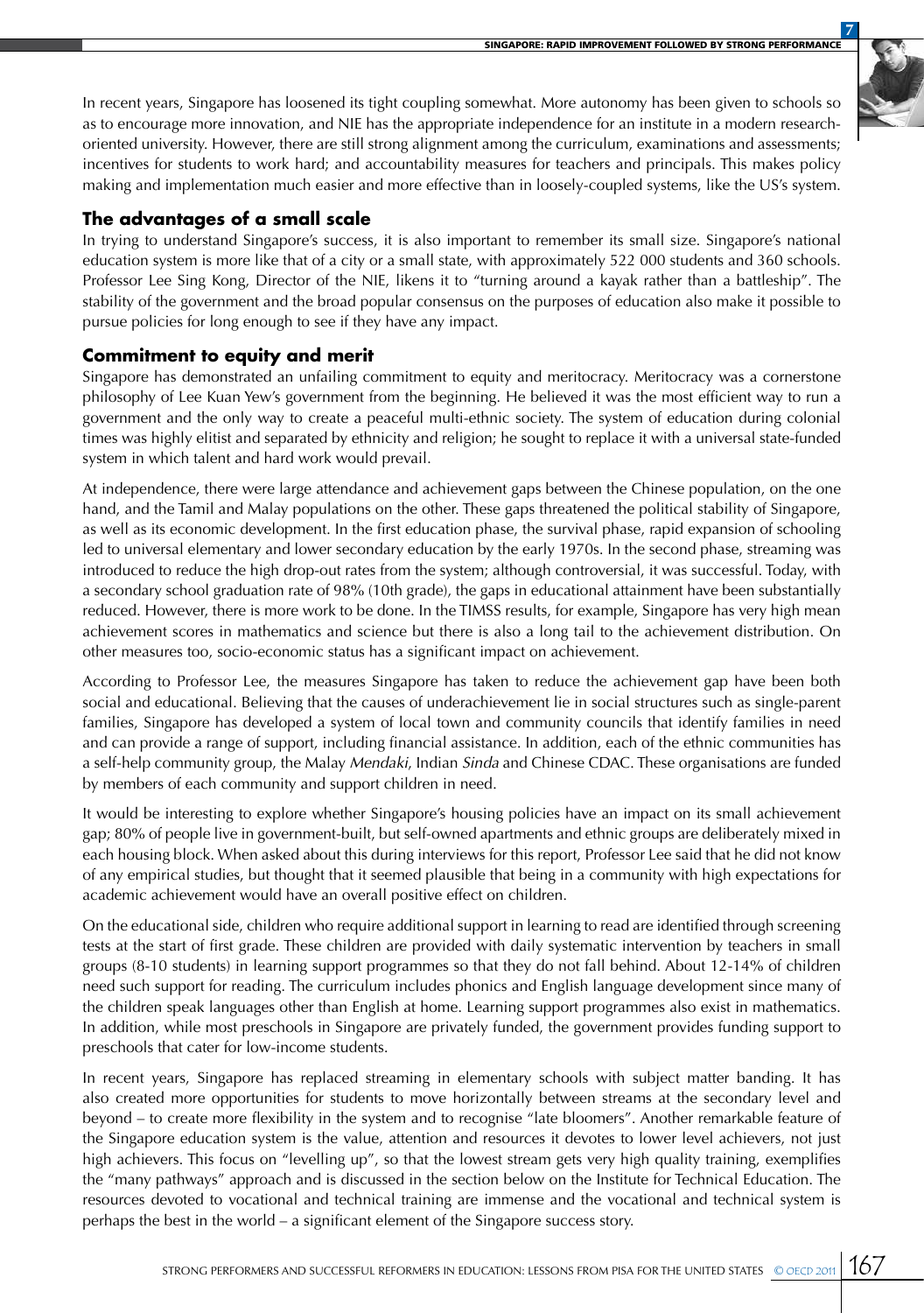The goal of the education system is to nurture every child, no matter what their ability or achievement level. The ecology of education reform rests on these shared values. Parents want good opportunities for their children, high levels of social mobility and rising levels of income. The government has delivered them, so most parents believe in the fairness of the system.

We have avoided the large disparities in educational standards seen elsewhere, between schools for the privileged and those for the masses. We have achieved high standards across a spectrum of abilities, allowing a large proportion of Singaporeans to proceed to high-quality post-secondary and tertiary education". (Tharman Shanmugaratnam, former minister of Education, cited in Lee, *et al.,* 2008)

#### **A strong focus on mathematics, science and technical skills**

Singapore has focused on the universal development of strong mathematics, science and technical skills (Box 7.2). The country's solid foundation in mathematics and science for all students in the elementary grades seems to be a core part of students' later success. At the primary and secondary levels, mathematics and science are core subjects that every student must take. Mathematics begin when students enter school in primary 1 and science is taught from primary 3 onwards. Students have specialist teachers in mathematics and science from upper primary onwards. Deployment of teachers is a school-based decision. Some schools deploy specialist teachers in mathematics and science, although often teachers teach English, mathematics and science. From upper secondary onwards, there is a range of specialised mathematics courses at higher levels for those students who are interested. At the tertiary level, more than half the programmes are oriented towards science and technology.

#### Box 7.2 Valuing technical education: The Institute for Technical Education

In many countries, technical education is looked down upon as a dead-end option, of low quality and typically out of step with the changing needs of employers. But vocational education has been an important pathway in Singapore's journey to educational excellence. In 1992, Singapore took a hard look at its own poorly-regarded vocational education and decided to transform and reposition it so that it was not seen as a place of last resort. Dr. Law Song Seng led the creation of the Institute for Technical Education (ITE), which transformed the content, quality and image of vocational education. Its goal was to build a world-class technical education institution that is "effective, relevant and responsive to the knowledge-based economy" (Lee *et al*., 2008). ITE's founders brought in leaders with a broad vision and staff committed to caring for students. They completely revamped the curriculum and workforce certification system, developed courses in new industries and consolidated existing technical campuses into three mega campuses with a sophisticated technology base and close ties to international corporations. To combat the societal prejudice against less academically-inclined students, ITE promoted and rebranded its kind of "hands-on, minds-on, hearts-on" applied learning. The result has been a doubling of enrolment since 1995, and ITE students now constitute about 25% of the post-secondary cohort. More than 82% of students in 2009 completed their training and are placed in jobs. Pay levels for ITE graduates have also been strong, and the ITE track is now seen by students as a legitimate path to a bright future. Part of the reason for the success of the technical education at ITE is that students get a strong academic foundation early in their academic careers so they can acquire the more sophisticated skills required by leading edge employers. The ITE received the IBM Innovations Award in Transforming Government, given by the Ash Center for Democratic Governance and Innovation at the Harvard Kennedy School and has been recognised world-wide as a global leader in technical education.

The Singapore approach to mathematics is distinctive and has become well-known because of Singapore students' success. Developed in the 1980s from reviews of mathematics research around the world, and refined several times since, the Singapore national mathematics curriculum is based on the assumption that the role of the mathematics teacher is to instil "maths sense". In a Singapore classroom, the focus is not on one right answer; rather the goal is to help students understand how to solve a mathematics problem. The Singapore "Model Method" also makes extensive use of visual aids and visualisation to help students understand mathematics. The concrete-pictorial-abstract model used is based on an understanding of how children learn mathematics rather than on language considerations. Teachers cover far less material than in many other countries, but cover it in depth: the goal is to master mathematics concepts (Kho *et al.*, 2009). The level of mathematics in the Primary School Leaving Examination (grade 6), is approximately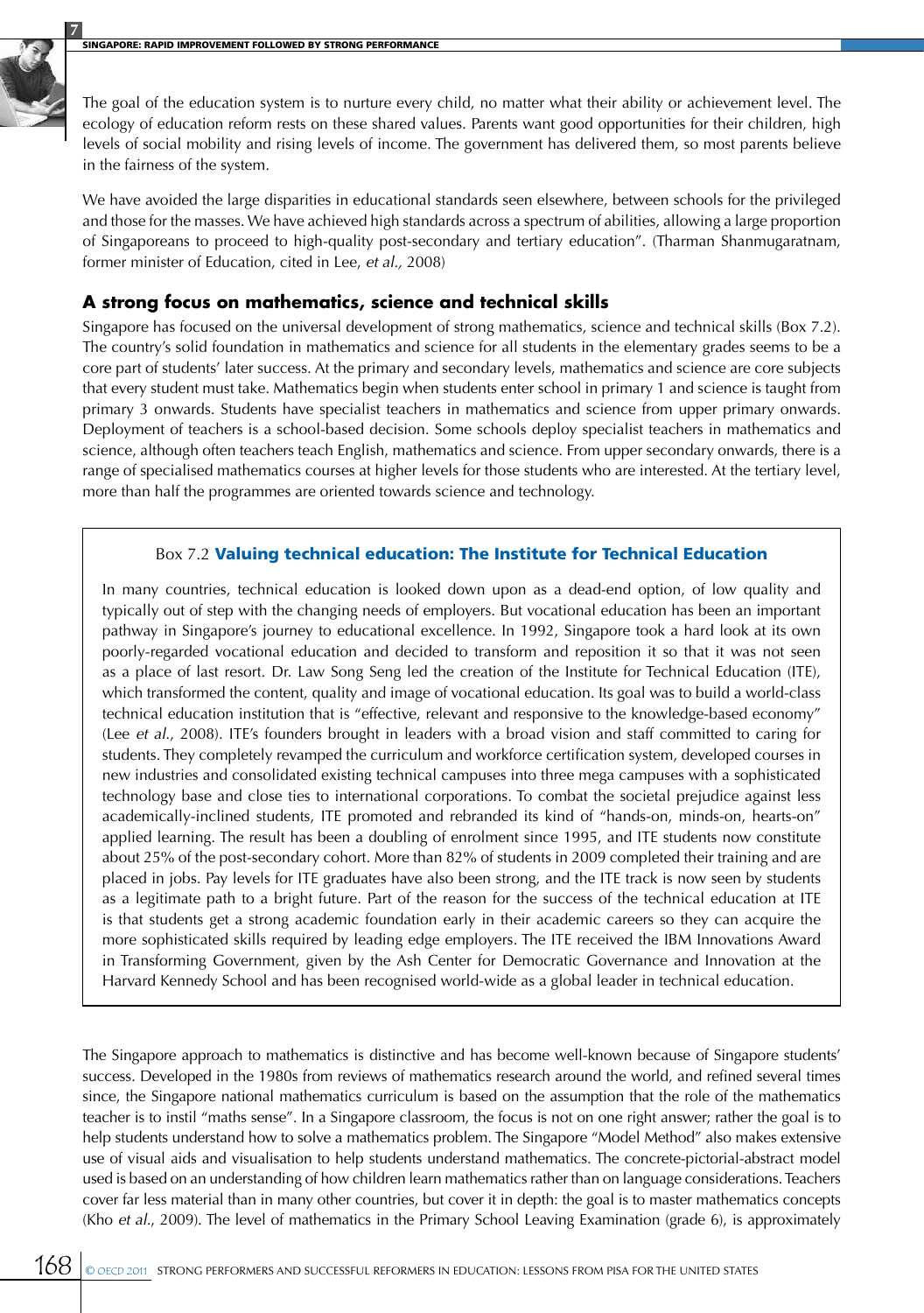two years ahead of that in most US schools (Schmidt, 2005). Singapore mathematics also blurs the distinction between algebra and geometry. These concepts are integrated into basic mathematics instruction before students reach high school. Singapore teachers are all trained in how to teach the national mathematics curriculum and meet regularly to fine tune exercises and hone lessons.

The Singapore national science curriculum in primary and lower secondary grades focuses on developing the idea of science as inquiry through three domains: 1) knowledge, understanding and application; 2) skills and processes; and 3) ethics and attitudes. To awaken students' interest in science as a useful skill, inquiry projects are based on the roles played by science in daily life, society and the environment. Co-curricular activities such as mathematics and science fairs, competitions and learning trails (applying mathematics and science subjects in outdoor settings) are designed to generate interest among students. The DNA Centre at the Singapore Science Center develops hands-on activities for learning life sciences, and the government science agency A\*STAR exposes students to research done by working scientists.

#### **Human resource management which matches the demands of the system**

The high quality of Singapore's workforce today is the result of deliberate policy actions, especially dating from the 1990s onwards. Since then, high-quality teachers and school leaders have formed the cornerstone of the education system and are a major reason for its high performance. Rather than focusing on just one element, Singapore has developed a comprehensive system for selecting, training, compensating and developing teachers and principals, thereby creating tremendous capacity at the point of education delivery. Key elements of that system are described below:

- *• Recruitment:* Prospective teachers are carefully selected from the top one-third of the secondary school graduating class, by panels that include current principals. Strong academic ability is essential, as is commitment to the profession and to serving diverse student bodies. Prospective teachers receive a monthly stipend that is competitive with the monthly salary for fresh graduates in other fields. They must commit to teaching for at least three years. Interest in teaching is seeded early through teaching internships for high school students; there is also a system for mid-career entry, which is a way of bringing real-world experience to students.
- *• Training:* All teachers receive training in the Singapore curriculum at the National Institute of Education (NIE) at Nanyang Technological University. They take either a diploma or a degree course depending on their level of education at entry. There is a close working relationship between NIE and the schools, where all new teachers are mentored for the first few years. As NIE's primary purpose is training all Singapore teachers, there are no divisions between arts and sciences and education faculties. Thus, according to Lee Sing Kong, the conflicting priorities that plague many Western teacher education programmes are less significant and there is a stronger focus on pedagogical content. NIE has put in place a matrix organisational structure whereby programme offices (*e.g.* Office for Teacher Education) liaise with individual academic groups in drawing up initial teacher training programmes. This means that these programmes are designed with the teacher in mind, rather than to suit the interests of the various academic departments. As such, there is a stronger focus on pedagogical content and greater synergies among modules within each programme.
- *• Compensation*: The ministry of Education keeps a close watch on occupational starting salaries and adjusts the salaries for new teachers to ensure that teaching as seen as equally attractive as other occupations for new graduates. Teacher salaries do not increase as much over time as those in private sector jobs, but there are many other career opportunities within education for teachers. Teaching is also regarded as a 12-month position. There are retention bonuses and high-performing teachers can also earn significant amounts in performance bonuses.
- *• Professional development*: In recognising the need for teachers to keep up with the rapid changes occurring in the world and to be able to constantly improve their practice, they are entitled to 100 hours of professional development per year. This may be undertaken in several ways. Courses at the National Institute of Education focus on subject matter and pedagogical knowledge and lead towards higher degrees or advanced diplomas. Much professional development is school-based, led by staff developers. Their job is to identify teaching-based problems in a school, for example, with a group's mathematics performance; or to introduce new practices such as project-based learning or new uses of ICT. Each school also has a fund through which it can support teacher growth, including developing fresh perspectives by going abroad to learn about aspects of education in other countries. Teacher networks and professional learning communities encourage peer-to-peer learning and the Academy of Singapore Teachers, was opened in September 2010 to further encourage teachers to continuously share best practices.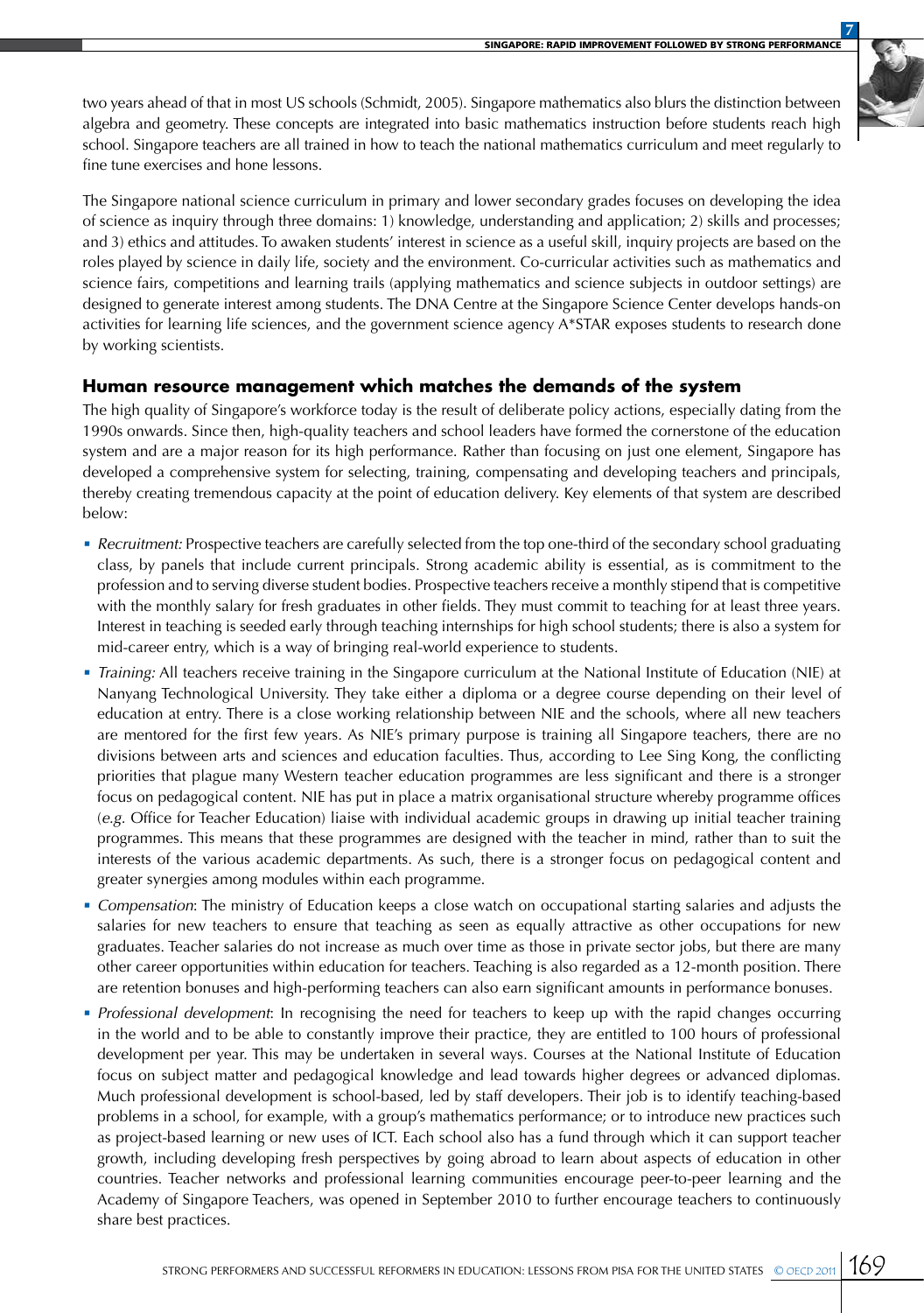- 
- *• Performance appraisal*: Like every other profession in Singapore, teachers' performance is appraised annually by a number of people and against 16 different competencies. Included in this Enhanced Performance Management System is teachers' contribution to the academic and character development of the students in their charge, their collaboration with parents and community groups, and their contribution to their colleagues and the school as a whole. Teachers who do outstanding work receive a bonus from the school's bonus pool. This individual appraisal system sits within the context of great attention to the school's overall plan for educational excellence, since all students in Singapore have multiple teachers, even in primary school.
- *• Career development*: Throughout Singapore, talent is identified and nurtured rather than being left to chance. After three years of teaching, teachers are assessed annually to see which of three career paths would best suit them – master teacher, specialist in curriculum or research or school leader. Each path has salary increments. Teachers with potential as school leaders are moved to middle management teams and receive training to prepare them for their new roles. Middle managers' performance is assessed for their potential to become vice principals, and later, principals. Each stage involves a range of experience and training to prepare candidates for school leadership and innovation.
- *• Leadership selection and training*: Singapore has a clear understanding that high-quality teaching and strong school performance require effective leaders. Poor quality leadership is a key factor in teacher attrition in many countries (Ng, 2008). Singapore's approach to leadership is modelled on that found in large corporations. The key is not just the training programme, but the whole approach to identifying and developing talent. This differs from the US or UK approach, for example, in which a teacher can apply to train as a principal or school head, and then apply for a position in a school. In Singapore, young teachers are continuously assessed for their leadership potential and given opportunities to demonstrate and learn, for example, by serving on committees, then being promoted to head of department at a relatively young age. Some are transferred to the ministry for a period. After these experiences are monitored, potential principals are selected for interviews and go through leadership situational exercises. If they pass these, then they go to NIE for six months of executive leadership training, with their salaries paid. The process is comprehensive and intensive and includes an international study trip and a project on school innovation. Only 35 people per year are selected for the executive leadership training. Asked why Singapore uses the "select then train" rather than the "train then select" model, Professor Lee Sing Kong said that while the US/UK approach is feasible, it carries a higher risk. Singapore is very confident that they consistently have the best possible leaders for their schools and that there is a wide range of inputs into their selection. Principals are transferred between schools periodically as part of Singapore's continuous improvement strategy.

By putting its energy in the front end of recruiting high-quality people and giving them good training and continuing support, Singapore does not have the massive problems of attrition and persistently ineffective teachers and principals that plague many systems around the world. Teaching has developed into a competitive and well-regarded occupation. It is also now considered to be an honour to be a teacher in Singapore.

Finally, another critical aspect of the human resource capacity of the Singapore system is the civil service. Lee Kuan Yew's philosophy of governance was to recruit very high quality people into public service. Singapore has an extremely competent civil service, including in the ministry of Education. Top civil servants are carefully selected, well-trained (many at the best universities in the world), pragmatic, hard-working and well-paid. They have a global outlook, paying attention to education developments around the world, and are accustomed to using data and evidence in decision making. They have clear responsibility for the efficiency and effectiveness of the Singapore education system.

## **A system which is continuously being improved**

While Singapore has devolved considerable authority to schools in recent years, it is still a centrally-driven government system. In many countries, government bureaucracies are sclerotic and move about as fast as molasses. But Singapore has inculcated an attitude and developed mechanisms for continuous improvement. In addition to the ties to economic planning that drove the major shifts in educational goals between the three major phases, there is a multitude of smaller changes and improvements being made, seemingly constantly.

Officials from the ministry and NIE frequently visit schools and have a good informal idea of what is going on, unlike the remote government departments and universities in many countries. They also pay a great deal of attention to data such as the School Cockpit and Student Hub data systems (internal ministry data systems).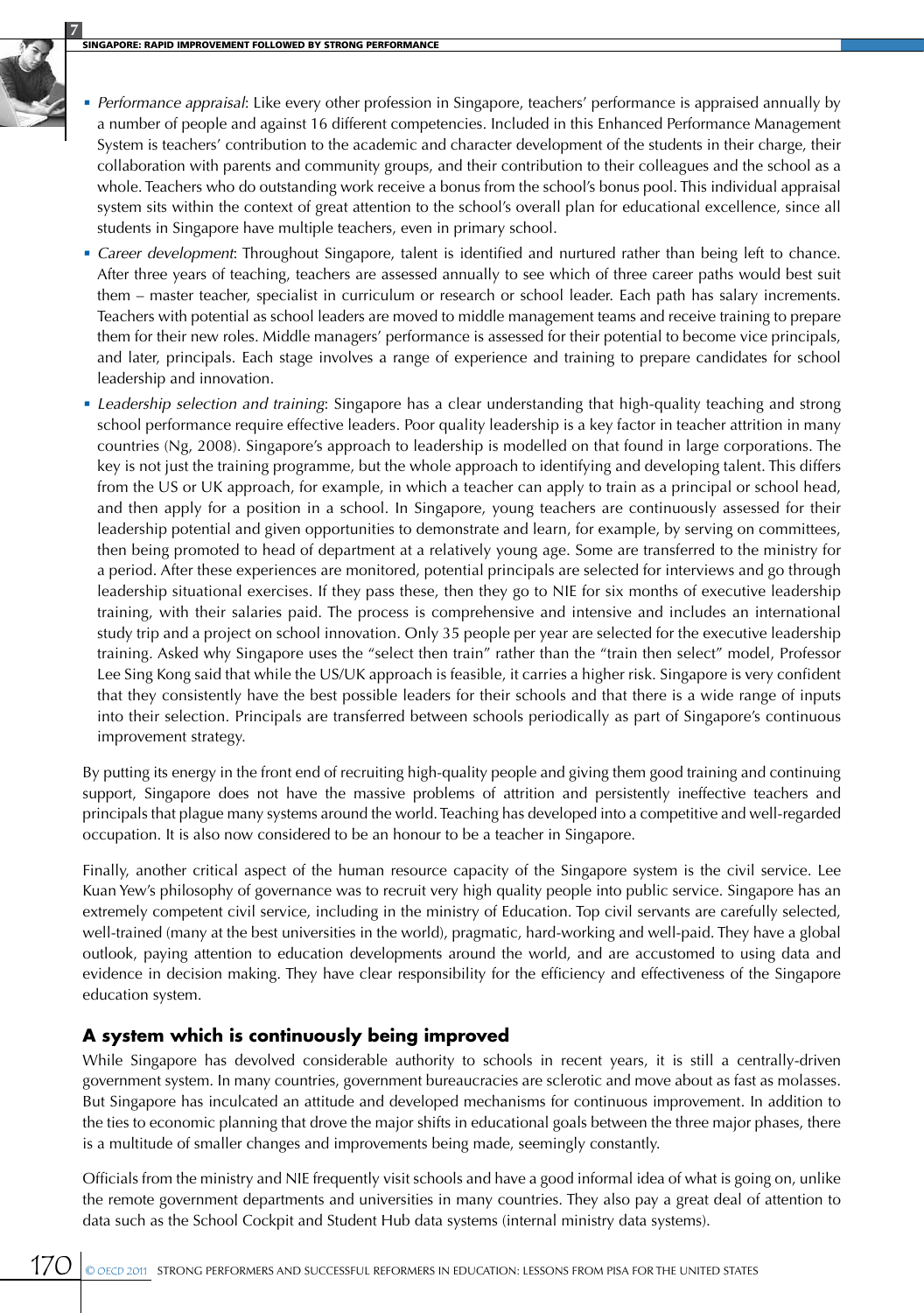

There is now also a high level of investment in research relative to the size of the country (Hogan, interview conducted for this report). The publication of the policy document, "Thinking Schools, Learning Nation" in 1997 led to a national education research agenda costing SGP 50 million (about USD 38 million). A wide range of different types of research has been carried out, with research design decided by researchers not the government. One major set of studies was carried out by David Hogan, former Dean and now Senior Research Scientist at the Centre for Research on Pedagogy and Practices at NIE (and an interview partner for this report). This six-year effort aimed to understand to what extent modern pedagogical practices were being used in Singapore classrooms. It piloted interventions to demonstrate how to move classrooms from a predominantly knowledge transmission model to a 21st century model where students engage in complex knowledge construction. This research does not just sit on a shelf, but is regularly referred to in the ministry's deliberations.

Singapore has also made extensive use of international benchmarking as a tool for improvement and to move up the educational value chain. Staff of the ministry, NIE, and the schools all visit other systems and explore international best practice. Typically, the visits and research focus on very specific issues and on what does and doesn't work in implementing particular policies. For example:

- *•* Singapore's mathematics curriculum was developed after reviewing mathematics research and practice from around the world.
- Recently, ministry of Education personnel visited the United States and other countries to examine language teaching to non-heritage speakers (heritage speakers of a language are those who learn it at home).
- *•* Ministry staff have also visited a number of countries, including Hong Kong, Australia, Scotland and Sweden, to examine new kinds of assessments.

As a result, Singapore classrooms incorporate a wide range of pedagogical styles. Principals and master teachers are also encouraged to examine innovations in other countries and explore how they could be adapted for use in Singapore schools. A couple of years ago, a Washington Post reporter covered a visit by a group of Singapore principals to several schools in northern Virginia. "Why," she asked, "since Singapore is best in the world on the TIMSS international mathematics and science assessments, was a group of Singapore principals visiting science classes in northern Virginia schools?" The Singapore response: "There is no perfect system in the world. There are pockets of excellence in many places; the key is how to adapt them to the local context and implement them well."

Whenever Singapore seeks to create a new institution, it routinely benchmarks its planning to the best in the world. If Singapore is not in a position to create a world-class institution in a particular field, it will try to import the expertise. For example it did this in its recent partnerships with Duke University to create a new medical centre, and with Yale University to create a liberal arts college. All Singapore educational institutions – from the National University of Singapore ("A global university centred in Asia") to individual schools – are being encouraged to create global connections in order to develop "future-ready Singaporeans".

#### Future Challenges for Singapore's education system

While all these features have helped to make Singapore the world-class education system it is today, no system should rest on its laurels. Singapore educators are certainly not complacent. As a small country in an information- and innovation-driven globalised economy, it is always vulnerable to the actions of larger players. The education system is now expected to provide the kind of high-skilled creative, flexible workers needed for the 21st century economy. And the education system is responding through a wide variety of initiatives flowing from the "Thinking Schools, Learning Nation" paradigm shift. However, one constraint is the assessment system, which sets high standards but also inhibits innovation. The Singapore ministry of Education recognises the need for change but there is, as yet, no agreed approach for measuring the new kinds of complex 21st century skills. Just as importantly, it is difficult for teachers, themselves trained in a teacher-dominated pedagogy, to fundamentally change their practice. Singapore leaders worry that as the economy continues to grow and change and as these new demands are being placed on teachers, it may become harder to recruit the kind of top-level people into teaching that are needed to support the new kinds of learning. Finally, the economic changes associated with globalisation are increasing the levels of inequality in Singapore, as in many other countries. While Singapore has significantly closed its achievement gaps and focused on bringing up the lowest achievers, there is still a stronger correlation between socio-economic status and achievement than Singapore education leaders would like.

Still, Singapore has "built a system in which students are routinely taught by well-prepared teachers who work together to create high-quality curriculum, supported by appropriate materials and assessments that enable ongoing learning for students, teachers and schools alike" (Darling-Hammond, 2010).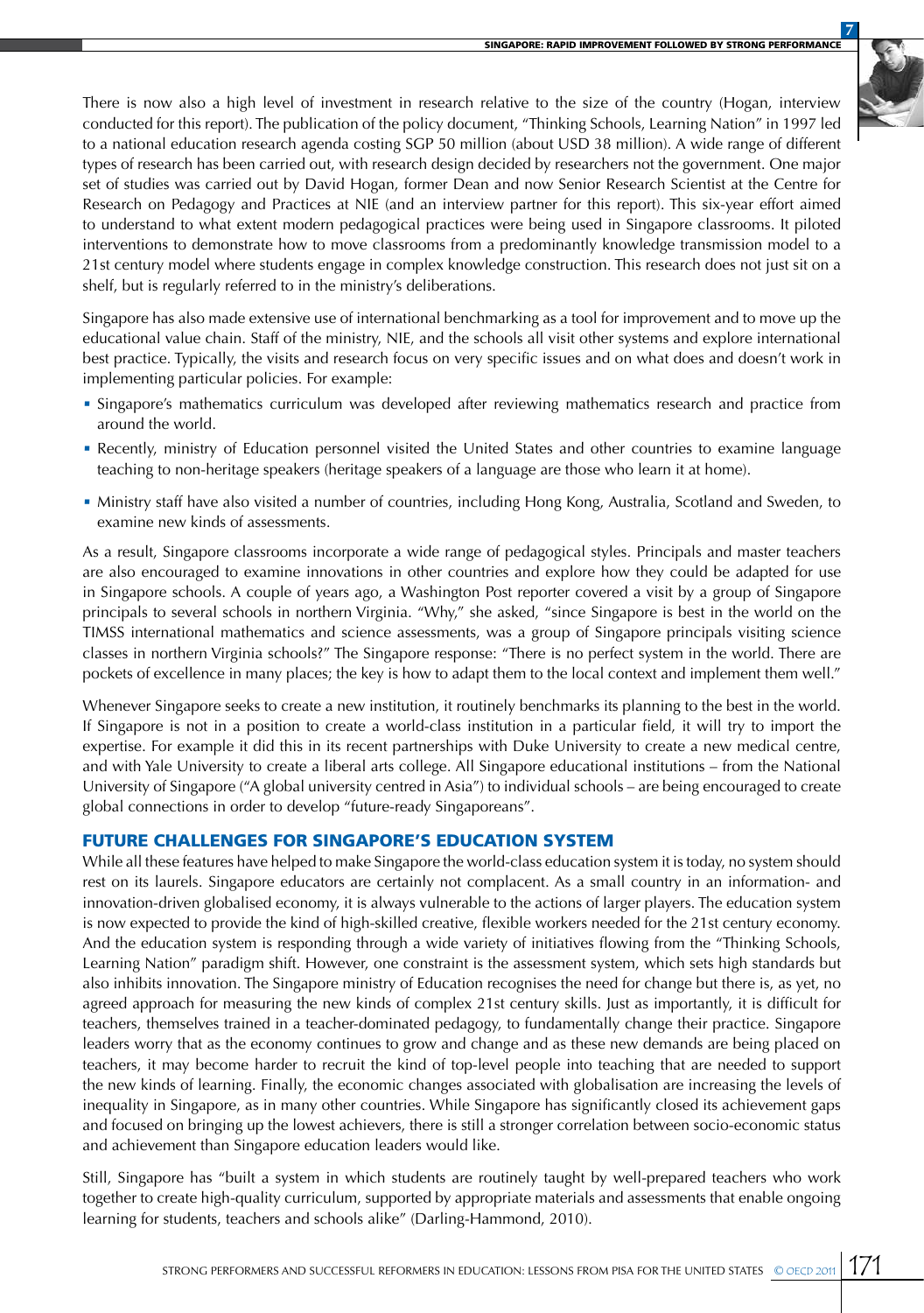#### Lessons from Singapore

Singapore is both a "rapid improver" and a "continuing high performer". To those who believe that large-scale change in educational performance is not possible, Singapore has shown several times over that significant change *is* possible. Singapore has developed a high-quality system in terms of educational retention, quality and efficiency. To become and remain high-performing, countries need a policy infrastructure that drives performance and builds the capacity for educators to deliver it in schools. Singapore has developed both. Where Singapore is today is no accident. It is the result of several decades of judicious policy and effective implementation. On the spectrum of national reform models, Singapore's is both comprehensive – the goal has been to move the whole system – and public policy-driven.

While the small-scale and tightly-coupled nature of the education system in Singapore may make its approaches seem inapplicable elsewhere, in fact, Singapore is the size of many states/ provinces or large cities in other countries. Many of its principles and practices *are* applicable to countries of a different scale and governance structure, although their implementation would have to take a different form. Some of the key lessons learned from Singapore are as follows:

#### *•* **Vision and leadership**

Leaders with a bold long-term vision of the role of education in a society and economy are essential for creating educational excellence. Changing any system takes five to ten years – where there are frequent changes of political leadership, a guiding coalition needs to be created to keep the vision moving forward rather than having a change of direction with every change of government.

#### *•* **Alignment of the education system to economic development goals**

The strong link between education and economic development in Singapore has kept investment in education a central priority, made education policies highly pragmatic, led to high-quality mathematics and science and also to world-class vocational/technical education – an area where most countries fail. It has also kept education dynamic, expecting to change as conditions change rather than being mired in the past. While the tightness of the link may not be possible in less planned economies, bringing together economic and education policy makers, business and education leaders to continually assess changes in economic conditions and how education and economic development could better work together would strengthen both.

#### *•* **Coherence of the education system**

In many countries there is an enormous gap between policies and their implementation at the school level. In Singapore, whenever a policy is developed or changed, there is enormous attention to the details of implementation – from the ministry of Education, to the National Institute of Education, cluster superintendents, principals and teachers. The result is a remarkable fidelity of implementation and relatively little variation across schools. While different mechanisms would be needed in larger, more multi-layered or decentralised systems, finding ways to bring greater alignment and to make all the parts work together is essential for producing results in the classroom in other nations' systems.

#### *•* **Clear goals, rigorous standards and high-stakes gateways**

Singapore's education system is extremely rigorous. The academic standards set by its Primary School Leaving Examination and O- and A-levels are as high as anywhere in the world. Rigour is the watchword. Students, teachers and principals all work very hard towards these important gateways. All students have a strong early foundation in the core subjects of mathematics, science, and literacy in two languages.

#### *•* **Curriculum, instruction and assessment to match the standards**

Singapore does not just establish high standards and then leave it to individual teachers to figure out how to achieve them. Serious attention to curriculum development has produced strong programmes in mathematics, science, technical education and languages, in particular, and has ensured that teachers are well-trained to teach them. Having been very successful as a knowledge transmission education system, Singapore is now working on curriculum, pedagogy and assessments that will lead to a greater focus on high-level, complex skills.

#### *•* **High-quality teachers and principals**

In earlier times, Singapore often had teacher shortages and was not always able to attract the highest quality people into teaching. In the 1990s, Singapore put in place a comprehensive and intensive human resource system to obtain high-quality teachers and school leaders who could meet its ambitions for its students. The system rests on active recruitment of talent, accompanied by coherent training and serious and continuing support. Education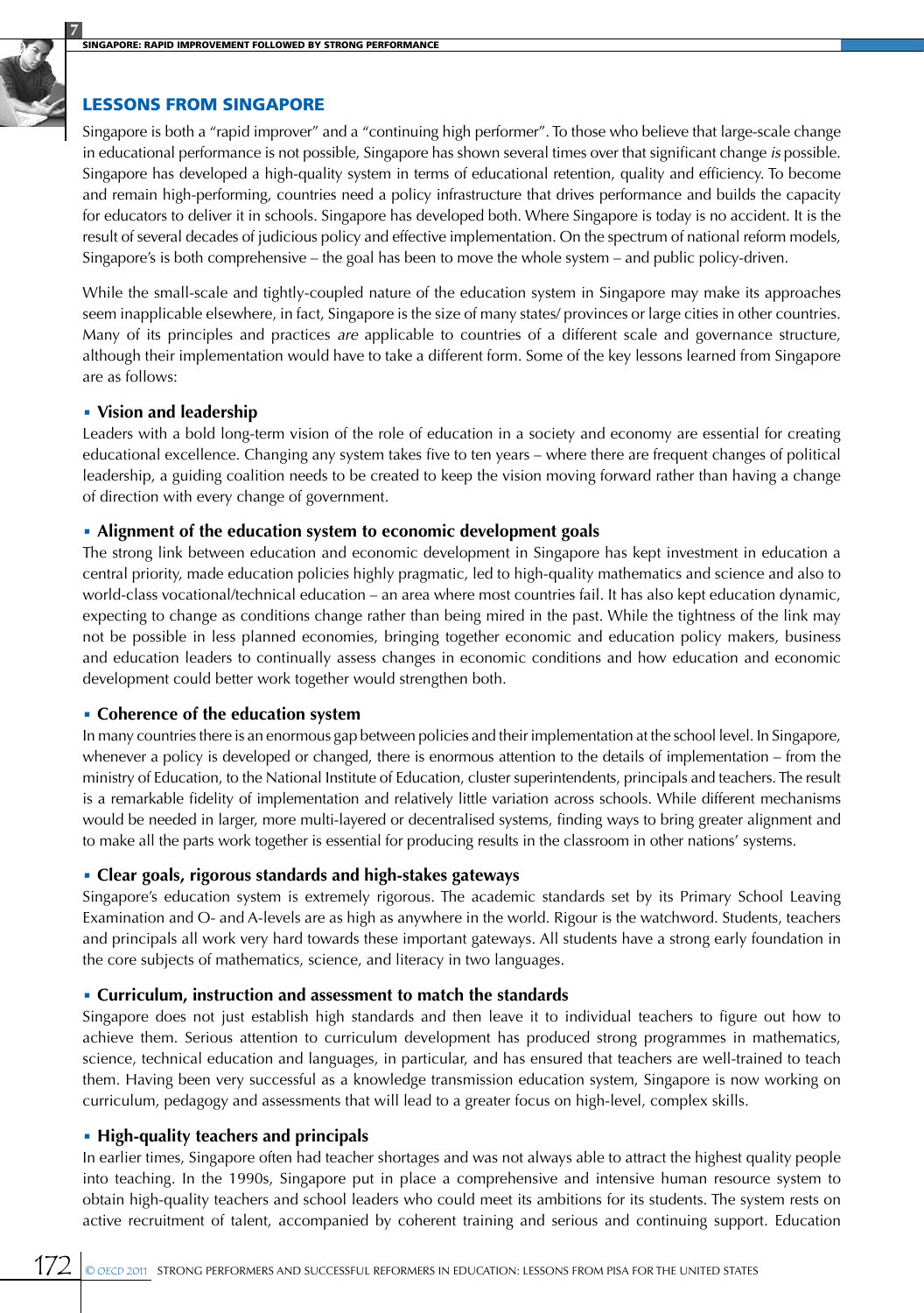policies in Singapore today are less focused on structure and more on maintaining and increasing the quality of the educational professions. In 2007, it introduced the GROW package, consisting of measures to promote teacher Growth, Recognition, Opportunity and Well-Being.

#### *•* **Strong central capacity and authority to act**

The ministry of Education in Singapore is staffed by knowledgeable, pragmatic individuals, trained at some of the best universities in the world. They function in a culture of continuous improvement, constantly assessing what is and isn't working using both data and practitioner experience. They respect and are respected by professionals in the schools. Whilst countries vary in whether the locus of authority is at the national state/province or local level, whoever is charged with developing strategy and holding authority would do well to emulate the competence and capacity of the Singapore ministry of Education.

#### *•* **Accountability**

Singapore runs on performance management. Teachers, principals, ministry and NIE staff, students – all have incentives to work hard. To maintain the performance of teachers and principals, serious attention is paid to setting annual goals, to garnering the needed support to meet them and to assessing whether they have been met. Data on student performance are included, but so too are a range of other measures, such as contribution to school and community, and judgements by a number of senior practitioners. Reward and recognition systems include honours and salary bonuses. Individual appraisals take place within the context of school excellence plans. While no country believes it has got accountability exactly right, Singapore's system uses a wide range of indicators and involves a wide range of professionals in making judgements about the performance of adults in the system.

#### *•* **Meritocratic values**

Underpinning the whole Singaporean system is the belief – for students of all ethnic backgrounds and all ranges of ability – that education is the route to advancement and that hard work and effort pay off. The government has developed a wide range of educational and social policies to advance this goal, with early intervention and multiple pathways to education and career. The success of the government's economic and educational policies has brought about immense social mobility that has created a shared sense of national mission and made cultural support for education a near-universal value.

Lee Kuan Yew's greatest fear was that this little country would fall prey to the kinds of ethnic and religious rivalries that have thwarted the development of so many other societies. He realised that what happens in the schools could be one of the most important antidotes to this threat. So the schools became a theatre in which the country would do everything possible to give all students the skills and knowledge needed to succeed, independent of their socioeconomic status. Singapore makes sure that every school has a fair share of the best teachers, and assigns their best teachers to the students who are struggling. They have been especially successful at training their teachers to diagnose student challenges and figure out how to address those challenges successfully. The belief that achieving high standards is a function of effort is stoutly embraced in Singapore and extends to the great emphasis put on raising the quality of the educators. Singapore is exemplary in the professional way that its teachers view their responsibilities. All these elements of policy have combined to produce a remarkably well-performing education system.

#### *•* **Adaptation of proven practices from abroad**

The design of Singapore's education system owes a lot to lessons from other parts of the world. Focused and universal use of international benchmarking and, more recently, significant funds for research, have enabled Singapore to move up the value chain and foster a culture in which it never stands still. This system recognises the rapidity of change around the world and has the capacity and inclination to learn and adapt. Singapore fosters a global outlook for everyone – teachers, principals, and students – who are expected to have "global awareness and cross-cultural skills" and to be "future-ready". In the words of Tan Chorh Chuan, President of the National University of Singapore, Singaporeans must be ready to "scale new heights in a changed world."

 While the specific details of Singapore's education system remain particular to Singapore, the lessons from its education journey to excellence can be generalised for other settings. Success requires a clear vision and belief in the centrality of education for students and the nation; persistent political leadership and alignment between policy and practice; a focus on building teacher and leadership capacity to deliver reforms at the school level; ambitious standards and assessments; broad support in the population; and a culture of continuous improvement and future orientation that benchmarks educational practices against the best in the world.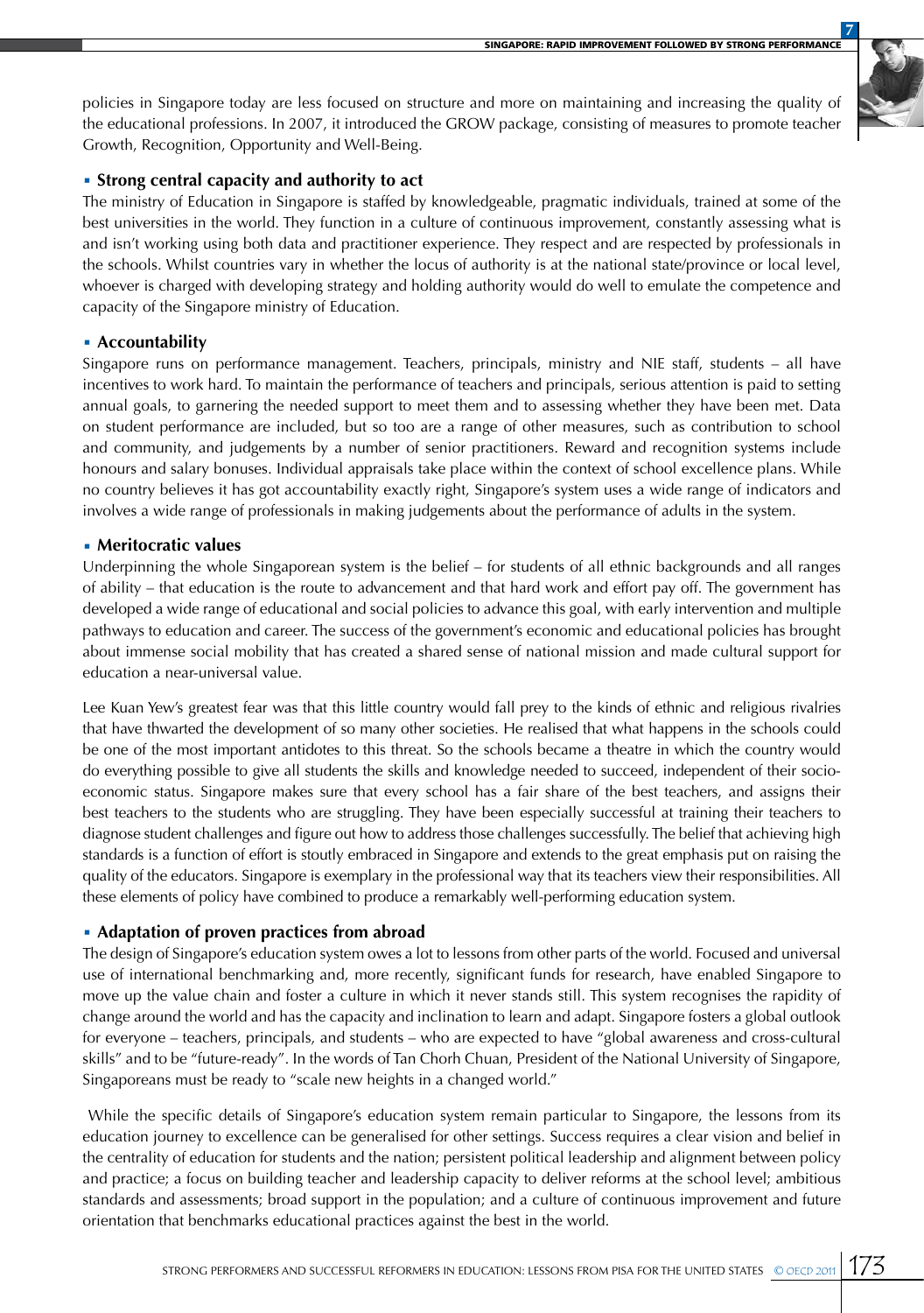#### Where is Singapore on the educational continuum?

Singapore could be the "poster child" for the education development continuum described in Chapter 1 of this report (Figure 1.1). From a standing start in 1960, this small country has steadily advanced to the point at which it is now widely recognised as having one of the world's leading economies and most advanced and successful education systems. As this chapter has pointed out, that was no accident. Singapore's leaders were determined from the beginning not just to attract foreign business investment with low-cost labour, but to raise incomes in Singapore as rapidly and widely as possible. They knew that education and training had to be key elements in their strategy. More than any other country in the world, Singapore has aggressively pursued a policy of advancing in education and other arenas by systematically benchmarking the world's best performance and creating a world class education system based on what they have learned through their benchmarking.

#### *•* Figure 7.2 *•* Singapore: Profile data

| Language(s)                                       | English (official language); Malay (national); Mandarin Chinese; Tamil <sup>5</sup>                                                                                                                                                                                                       |  |  |
|---------------------------------------------------|-------------------------------------------------------------------------------------------------------------------------------------------------------------------------------------------------------------------------------------------------------------------------------------------|--|--|
| Population                                        | 4 987 6006                                                                                                                                                                                                                                                                                |  |  |
| Growth rate                                       | 5.3% <sup>7</sup> (OECD 0.68%; World 1.19%) <sup>{</sup>                                                                                                                                                                                                                                  |  |  |
| Foreign-born population                           | $36\%$ <sup>9</sup>                                                                                                                                                                                                                                                                       |  |  |
| GDP per capita                                    | USD 37 29310                                                                                                                                                                                                                                                                              |  |  |
| <b>Economy-Origin of GDP</b>                      | Electronics, petroleum refining, chemicals, mechanical engineering and biomedical sciences sectors <sup>11</sup><br>Manufacturing: 26% (2005) <sup>12</sup>                                                                                                                               |  |  |
| Unemployment                                      | 3.2% (2008) <sup>13</sup> (OECD average 6.1%) <sup>14</sup>                                                                                                                                                                                                                               |  |  |
| Youth unemployment                                | Females (15-24 year-olds): 11.1%; Males (15-24 year-olds): 6.9% (2007) <sup>15</sup> (OECD average 13.8%) <sup>16</sup>                                                                                                                                                                   |  |  |
| <b>Expenditure on education</b>                   | 2.8% of GDP <sup>17</sup> ; (OECD average 5.2%) <sup>18</sup><br>15.3% of total public expenditure <sup>19</sup> , (OECD average 13.3%) <sup>20</sup> of which:<br>21% on primary education<br>33% on secondary education<br>34% on tertiary education<br>$12\%$ on unknown <sup>21</sup> |  |  |
| Enrolment ratio, early childhood education        | No data (regional average 49%) <sup>22</sup>                                                                                                                                                                                                                                              |  |  |
| Enrolment ratio, primary education                | 106.2% (2007) <sup>23</sup> (regional average 110%) <sup>24</sup>                                                                                                                                                                                                                         |  |  |
| Enrolment ratio, secondary education              | 76.4% (2007) <sup>25</sup> (regional average 77%) <sup>26</sup>                                                                                                                                                                                                                           |  |  |
| Enrolment ratio, tertiary <sup>27</sup> education | No data (regional average missing) <sup>28</sup>                                                                                                                                                                                                                                          |  |  |

1 2http://dx.doi.org/10.1787/888932366731

#### *Interview partners*

Ho, Peng, Director General of Education, Ministry of Education, Singapore

David Hogan, Principal Research Scientist, National Institute of Education, Singapore

Lee Sing Kong, Director, National Institute of Education, Singapore

Pang, Elizabeth. Programme Director, Literacy Development, Curriculum Planning and Development Division, Ministry of Education, Singapore

Wong, Siew Hoong, Director of Schools, Schools Division, Ministry of Education, Singapore

Representatives from the Economic Development Board, Housing Development Board, Ministry of Manpower, National University of Singapore, Ministry of National Development, NUS School of Science and Math, Victoria High School, Chongfu Primary School, Assumption Pathway School, Institute of Technical Education, National Institute of Education, A\*Star, Keppel Offshore and Marine, and Marshall Cavendish who met with a delegation from North Carolina State Board of Education, January 2010.

 $174\,|\circ$   $\circ$   $\circ$ ecd 2011  $\,$  strong performers and successful reformers in education: Lessons from PISA for the united states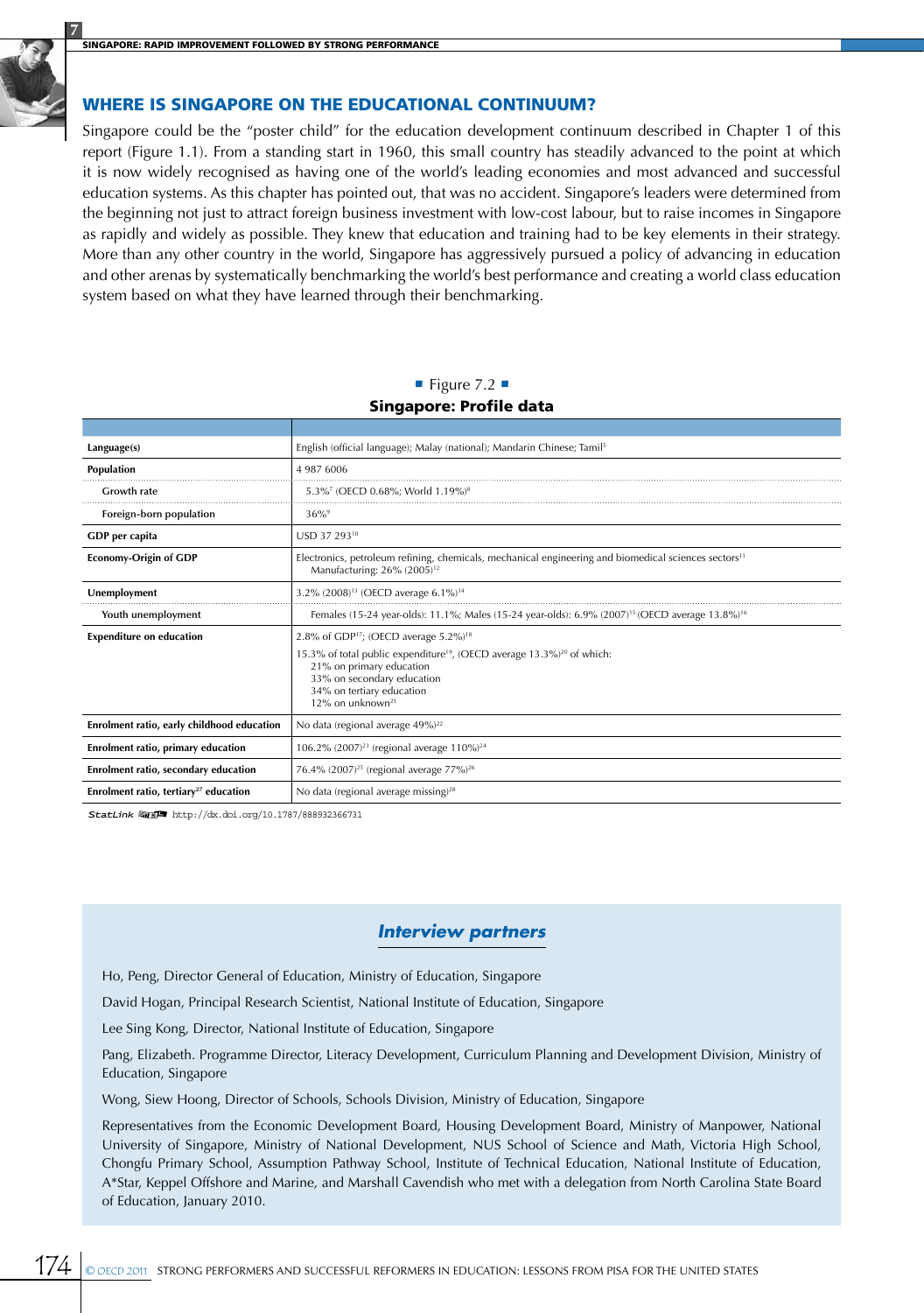# 7

#### *References*

**Asia Society** (2007), *Learning in a Global Age: Knowledge and Skills for a Flat World*, Asia Society, and New York.

**Asia Society and Council of Chief State School Officers** (2010), International Perspectives on U.S. Policy and Practice, Asia Society, New York, available at *http://asiasociety.org/files/learningwiththeworld.pdf.*

**Barber, M.** and **Mourshed, M.** (2007), *How the World's Best-Performing School Systems Come Out on Top*, McKinsey and Company, London.

**Darling-Hammond, L.** (2010), *The Flat World and Educatio*n, Teachers College Press, New York.

**Goh, K.S.** (1979), *Report on the Ministry of Education 1978*, Singapore National Printers, Singapore.

**IMD** (2007), *IMD World Competitiveness Yearbook,* IMD, Lausanne.

**Kho, K.T., Mei, Y.S.,** and **J. Lim** (2009), *The Singapore Model Method for Learning Mathematics*, Curriculum Planning and Development Division, Ministry of Education, Singapore.

**Lee, K.Y.** (2000), *From Third World to First*, Harper Collins, New York.

**Lee, S.K.,** *et al.* (eds) (2008), *Toward a Better Future: Education and Training for Economic Development in Singapore since 1965*, The World Bank, Washington, DC.

**Low, E.** (2010), *Educating Teachers for the 21st Century: The Singapore Model*, National Institute of Education, Singapore.

**National University of Singapore** (2009), *State of the University 2009*, National University of Singapore, Singapore.

**Ng, E.H.** (2008), *Speech by Dr Ng Eng Hen*, Minister for Education, Ministry of Education website, *www.moe.gov.sg.*

**Ng, P.T.** (2008), "Developing forward-looking and innovative school leaders: the Singapore Leaders in Education Program", *Journal of In-Service Education*, 34:2, 237-255.

**OECD** (2010), *PISA 2009 Results: What Students Know and Can Do: Student Performance in Reading, Mathematics and Science*  (Volume I), OECD Publishing.

**Quek, G.,** *et al*. (eds) (2007), *TIMSS Encylopedia: A Guide to Mathematics and Science Education Around the World*, Vol 1, TIMSS, International Association for the Evaluation of Educational Achievement, Boston College, MA.

**Schmidt, W.** (2005), "The Role of Curriculum", *American Educator* 23, No. 4.

**Sclafani, S.** and **Lim, E.** (2008), *Rethinking Human Capital in Education: Singapore as a Model for Human Development*, Aspen Institute, Washington, DC.

**Stewart, V.** (2010), *Dream, Design, Deliver: How Singapore Developed a High-Quality Teacher Workforce*, Phi Delta Kappa International, Bloomington, IN.

**Times Higher Education Supplement** (2010), *Rankings of World Universities 2010*, available online at *www.timeshighereducation. co.uk/world-university-rankings/.*